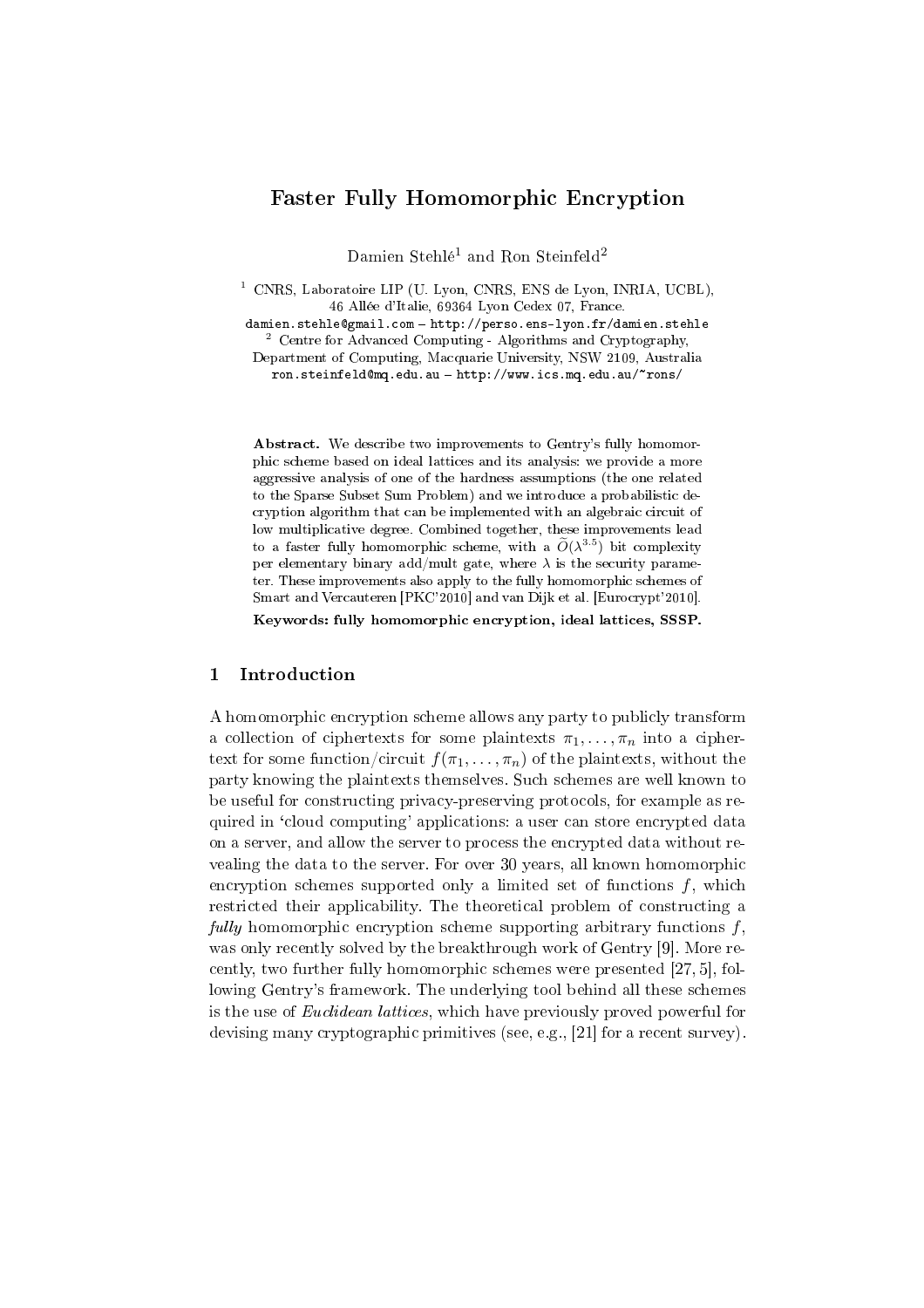A central aspect of Gentry's fully homomorphic scheme (and the subsequent schemes) is the *ciphertext refreshing* Recrypt operation. The ciphertexts in Gentry's scheme contain a random `noise' component that grows in size as the ciphertext is processed to homomorphically evaluate a function f on its plaintext. Once the noise size in the ciphertext exceeds a certain threshold, the ciphertext can no longer be decrypted correctly. This limits the number of homomorphic operations that can be performed. To get around this limitation, the Recrypt operation allows to 'refresh' a ciphertext, i.e., given a ciphertext  $\psi$  for some plaintext  $\pi$ , to compute a new ciphertext  $\psi'$  for  $\pi$  (possibly for a different key), but such that the size of the noise in  $\psi'$  is smaller than the size of the noise in  $\psi$ . By periodically refreshing the ciphertext (e.g., after computing each gate in  $f$ ), one can then evaluate arbitrarily large circuits  $f$ .

The Recrypt operation is implemented by evaluating the decryption circuit of the encryption scheme homomorphically, given `fresh' (low noise) ciphertexts for the bits of the ciphertext to be refreshed and the scheme's secret key. This homomorphic computation of the decryption circuit must of course be possible without any ciphertext refreshing, a condition referred to as *bootstrappability*. Thus, the complexity (in particular circuit depth, or multiplicative degree) of the scheme's decryption circuit is of fundamental importance to the feasibility and complexity of the fully homomorphic scheme. Unfortunately, the relatively high complexity of the decryption circuit in the schemes [9, 27, 5], together with the tension between the bootstrappability condition and the security of the underlying hard problems, implies the need for large parameters and leads to resulting encryption schemes of high bit-complexity.

OUR CONTRIBUTIONS. We present improvements to Gentry's fully homomorphic scheme [9] and its analysis, that reduce its complexity. Overall, letting  $\lambda$  be the security parameter (i.e., all known attacks against the scheme take time  $\geq 2^{\lambda}$ ), we obtain a  $\widetilde{O}(\lambda^{3.5})$  bit complexity for refreshing a ciphertext corresponding to a 1-bit plaintext. This is the cost per gate of the fully homomorphic scheme. To compare with, Gentry [8, Ch. 12] claims a  $\widetilde{O}(\lambda^6)$  bound, although the proof is incomplete.<sup>3</sup>

The improved complexity stems from two sources. First, we give a more aggressive security analysis of the Sparse Subset Sum Problem (SSSP)

 $3$  This bound is claimed to hold for the scheme after Optimizations 1 and 2 of [8, Se. 12.3], but the analysis does not include the cost of the ciphertext expansion nor details which decryption circuit is applied homomorphically. For instance, the decryption circuit from [5, Le. 6.3] is too costly to derive the bound. These gaps can be filled using Section 6.2 of the present article, and the bound  $\widetilde{O}(\lambda^6)$  indeed holds.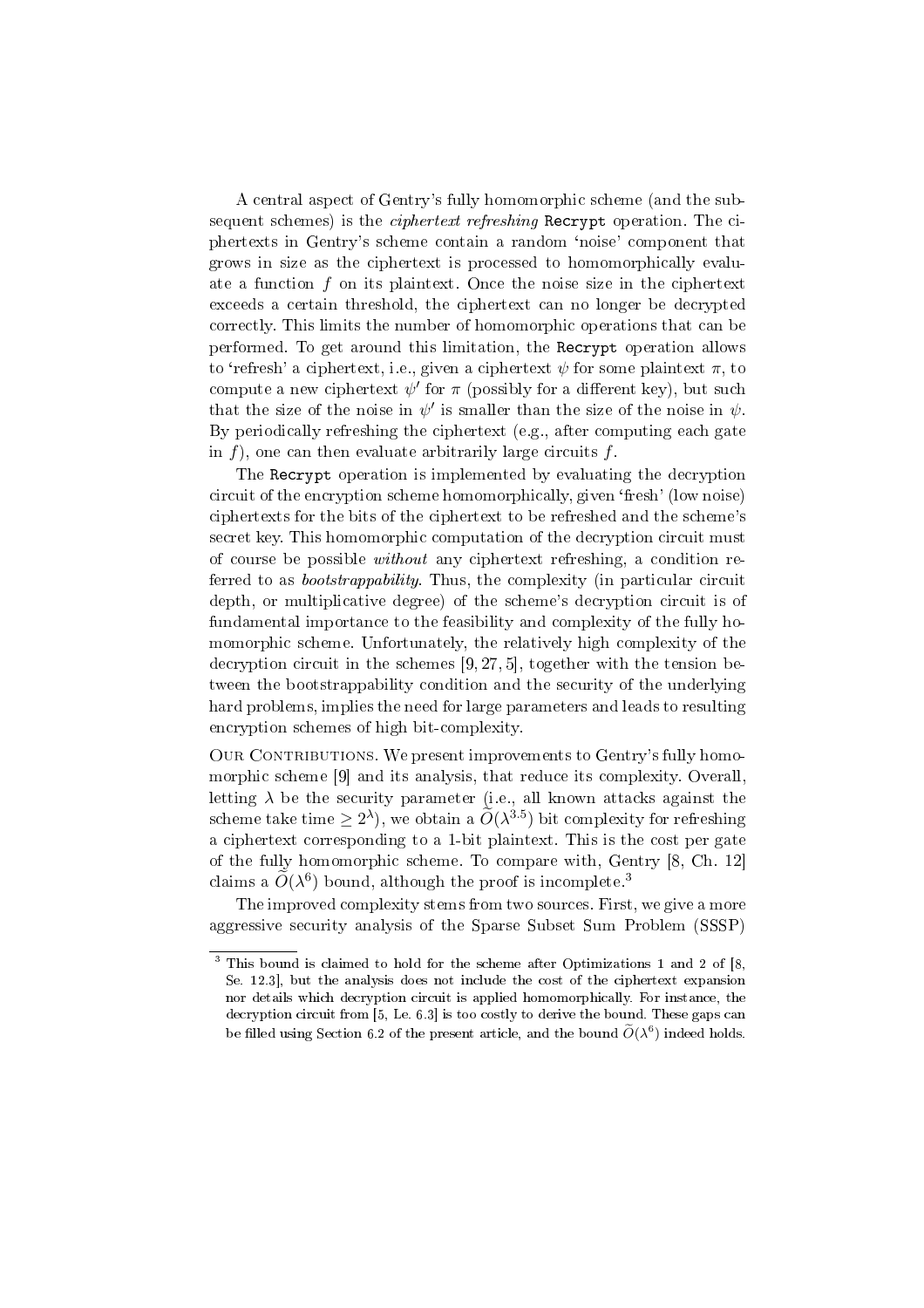against lattice attacks, compared to the analysis given in [9]. The SSSP, along with the Ideal lattice Bounded Distance Decoding (BDD) problem, are the two hard problems underlying the security of Gentry's fully homomorphic scheme. In his security analysis of BDD, Gentry uses the best known complexity bound for the approximate shortest vector problem (SVP) in lattices, but in analyzing SSSP, Gentry assumes the availability of an exact SVP oracle. Our new finer analysis of SSSP takes into account the complexity of approximate SVP, making it more consistent with the assumption underlying the analysis of the BDD problem, and leads to smaller parameter choices. Second, we relax the definition of fully homomorphic encryption to allow for a negligible but non-zero probability of decryption error. We then show that, thanks to the randomness underlying Gentry's `SplitKey' key generation for his squashed decryption algorithm (i.e., the decryption algorithm of the bootstrappable scheme), if one allows a negligible decryption error probability, then the rounding precision used in representing the ciphertext components can be roughly halved, compared to the precision in [9] which guarantees zero error probability. The reduced ciphertext precision allows us to decrease the degree of the decryption circuit. We concentrate on Gentry's scheme [9], but our improvements apply equally well to the other related schemes [27, 5].

NOTATION. Vectors will be denoted in bold. If  $\boldsymbol{x} \in \mathbb{R}^n,$  then  $\|\boldsymbol{x}\|$  denotes the Euclidean norm of x. We make use of the Landau notations  $O(\cdot)$ ,  $\overline{O}(\cdot), \omega(\cdot), \Omega(\cdot), \overline{O}(\cdot), \Theta(\cdot), \overline{\Theta}(\cdot)$ . If n grows to infinity, we say that a function  $f(n)$  is negligible if it is asymptotically  $\leq n^{-c}$  for any  $c > 0$ . If X is a random variable,  $E[X]$  denotes its mean and  $Pr[X = x]$  denotes the probability of the event " $X = x$ ". We say that a sequence of events  $E_n$ holds with overwhelming probability if  $Pr[\neg E_n] \leq f(n)$  for a negligible function  $f$ . We will use the following variant of the Hoeffding bound [13].

**Lemma 1.1.** Let  $X_1, \ldots, X_t$  denote independent random variables with mean  $\mu$ , where  $X_i \in [a_i,b_i]$  for some  $\boldsymbol{a},\boldsymbol{b} \in \mathbb{R}^t$ . Let  $X = \sum_i X_i$ . Then:

$$
\forall k \geq 0: \Pr[|X - t\mu| \geq k] \leq 2 \cdot \exp(-2k^2/\|\mathbf{b} - \mathbf{a}\|^2).
$$

**Remark.** Due to space limitations, some contents of the article are only given in the appendices of the full version, which is available on the authors' webpages. These include: a sketch of Gentry's bootstrapping transformation [9], adapted to handle decryption errors; a proof that an ideal sampled from Gentry's distribution [11] is of prime determinant with overwhelming probability, when the considered ring is  $\mathbb{Z}[x]/(x^{2^k} + 1)$ ; the proofs of Lemmata 3.2 and 3.3; and the application of our improvements to other fully homomorphic encryption schemes.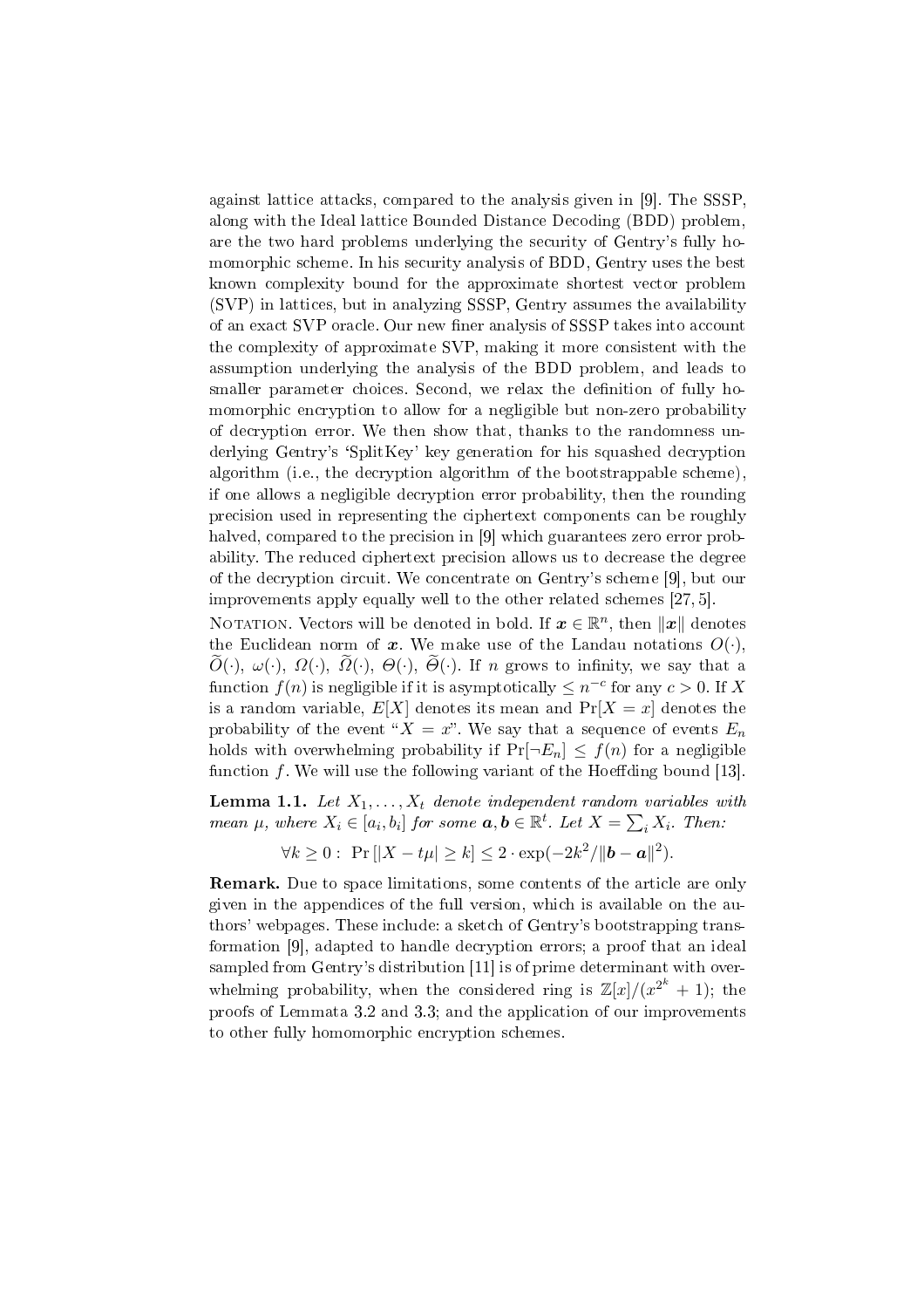### 2 Reminders

For a detailed introduction to the computational aspects of lattices, we refer to [20]. The article [10] provides an intuitive description of Gentry's fully homomorphic scheme.

#### 2.1 Euclidean lattices

An *n*-dimensional lattice  $L$  is the set of all integer linear combinations An *n*-dimensional lattice *L* is the set of an integer linear combinations of some linearly independent vectors  $b_1, \ldots, b_n \in \mathbb{Z}^n$ , i.e.,  $L = \sum \mathbb{Z} b_i$ . The  $b_i$ 's are called a basis of L. A basis  $B = (b_1, \ldots, b_n) \in \mathbb{Z}^{n \times n}$  is said to be in Hermite Normal Form (HNF) if  $b_{i,j} = 0$  for  $i > j$  and  $0 \leq b_{i,j} <$  $b_{i,i}$  otherwise. The HNF of a lattice is unique and can be computed in polynomial time given any basis, which arguably makes it a worst-case basis [19]. To a basis  $B = (\mathbf{b}_1, \dots, \mathbf{b}_n) \in \mathbb{Z}^{n \times n}$  for lattice L, we associate the fundamental parallelepiped  $\mathcal{P}(B) = \{ \boldsymbol{v} = \sum_i y_i \cdot \boldsymbol{b}_i : y_i \in (-1/2, 1/2] \}.$ For a vector  $\boldsymbol{v} \in \mathbb{R}^n$ , we denote by  $\boldsymbol{v}$  mod B the unique vector  $\boldsymbol{v}' \in \mathcal{P}(B)$ such that  $\boldsymbol{v} - \boldsymbol{v}' \in L$ . Note that  $\boldsymbol{v}' = \boldsymbol{v} - B\lfloor B^{-1}\boldsymbol{v} \rfloor$ , where  $\lfloor \cdot \rceil$  rounds the coefficients to the nearest integers (upwards in case of a real that is equally distant to two consecutive integers).

The minimum  $\lambda_1(L)$  is the norm of any shortest non-zero vector in L. More generally, the *i*th minimum  $\lambda_i(L)$  is the radius of the smallest ball containing  $i$  linearly independent lattice vectors. We define the lattice amplitude as the ratio  $\lambda_n(L)/\lambda_1(L)$ . We now define two parametrized families of algorithmic problems that are central for Euclidean lattices. Let  $\gamma \geq 1$  be a function of the dimension. The  $\gamma$ -SVP (for Shortest Vector Problem) computational problem consists in finding a vector  $\mathbf{b} \in L$  such that  $0 < ||b|| \leq \gamma \lambda_1(L)$ , given as input an arbitrary basis for L. The  $\gamma$ -BDD (for Bounded Distance Decoding) computational problem consists in finding a vector  $\mathbf{b} \in L$  closest to  $\mathbf{t}$  given as inputs an arbitrary basis for  $L$  and a target vector  $\boldsymbol{t}$  whose distance to  $L$  is  $\leq \gamma^{-1} \lambda_1(L)$ . Solving  $\gamma$ -SVP and  $\gamma$ -BDD are in general computationally hard problems. The best algorithms for solving them for  $\gamma = 1$  ([14,22]) run in time exponential with respect to the dimension. On the other hand, the smallest  $\gamma$  one can achieve in polynomial time is exponential, up to poly-logarithmic factors in the exponent ([17, 25, 1]). For intermediate  $\gamma$ , the best strategy is the hierarchical reduction of [25], and leads to the following conjecture.

Lattice 'Rule of Thumb' Conjecture. There exist absolute constants  $c_1, c_2 > 1$  such that for any  $\lambda$  and any dimension n, for any n-dimensional lattice with amplitude  $\leq \gamma/c_2$ , one cannot solve  $\gamma$ -SVP (resp.  $\gamma$ -BDD) in time smaller than  $2^{\lambda}$ , with  $\gamma = c_1^{n/\lambda}$  $\int_1^{\pi/2}$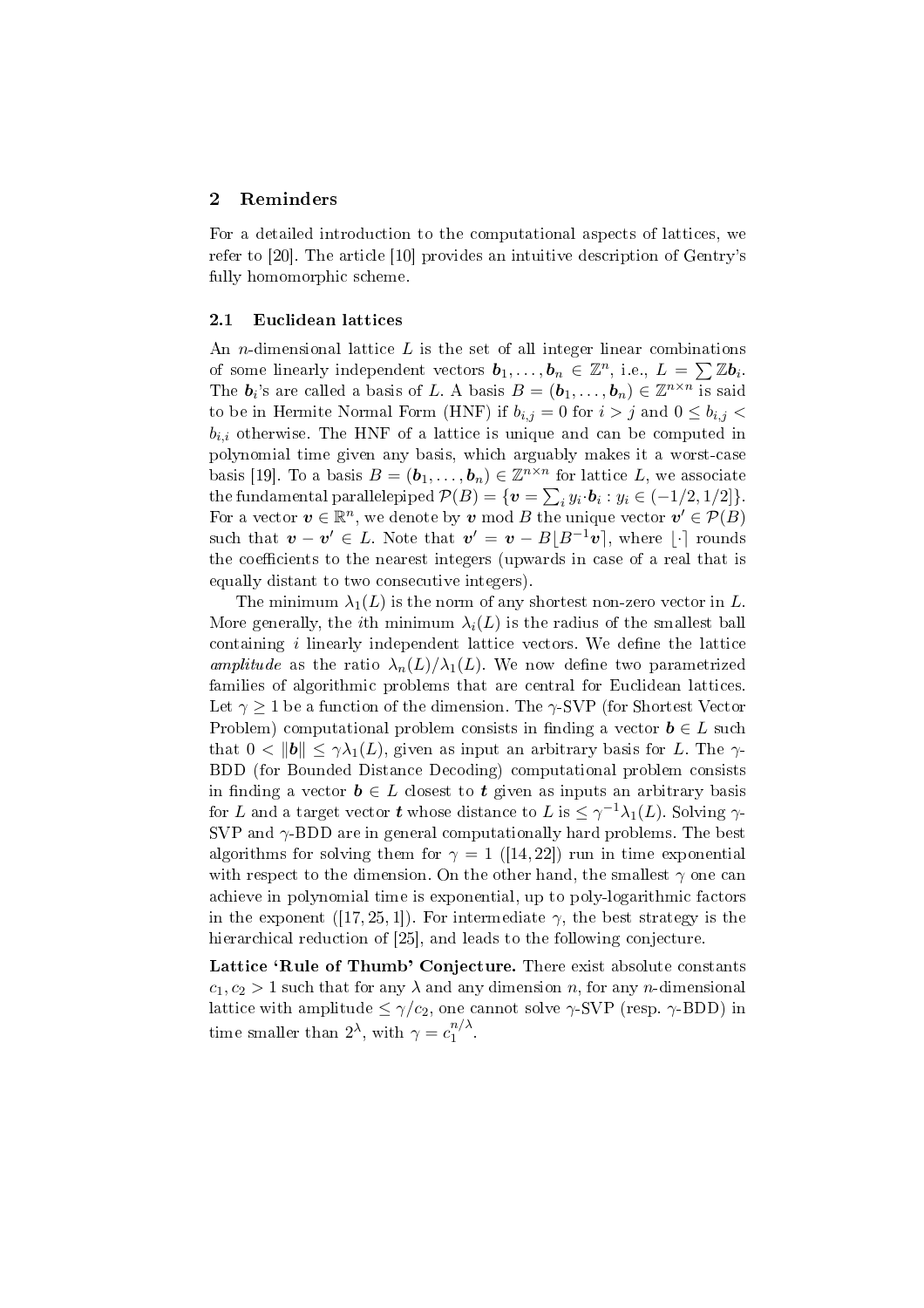Let us discuss the conjecture. One often considers the lattice gap  $\frac{\lambda_2}{\lambda_1}$ . If  $\frac{\lambda_2}{\lambda_1} > \gamma$ , then  $\gamma$ -SVP is equivalent to  $\gamma'$ -SVP for any  $\gamma' < \frac{\lambda_2}{\lambda_1}$  $\frac{\lambda_2}{\lambda_1}$ : a γ'-SVP solver is guaranteed to output a multiple of a shortest vector, from which solving SVP is easy. Similarly, if  $\frac{\lambda_2}{\lambda_1} = O(1)$  but  $\frac{\lambda_3}{\lambda_2} > \gamma$ , then lattice reduction will return a basis whose first two vectors span a sublattice containing vectors reaching  $\lambda_1$  and  $\lambda_2$ : SVP can then be solved by 2dimensional reduction. This explains why we consider  $\frac{\lambda_n}{\lambda_1}$  rather than the more standard  $\frac{\lambda_2}{\lambda_1}$ . Note that for most common lattices, there is no a priori reason to expect  $\lambda_n$  to be significantly larger than  $\lambda_2$ . Finally, when  $\lambda_n$  $\frac{\lambda_n}{\lambda_1} \leq \gamma$ , the complexity of  $\gamma$ -SVP does not seem to depend on  $\frac{\lambda_n}{\lambda_1}$ . The experimental results in [7] seem to be consistent with this conjecture.

Algorithmic improvements have been proposed (e.g., [6, 16]), but they have only led to better constants, without changing the overall framework. The conjecture seems to hold even if one considers quantum computers [18]. We will consider it for two families of lattices: no algorithm is known to perform non-negligibly better for them than for general lattices.

For a lattice L, we define  $\det L$  as  $|\det B|$  for any basis B. Minkowski's theorem provides a link between the minimum and the determinant.

**Theorem 2.1** ([4, III.2.2]). Let L be an n-dimensional lattice and V be a compact convex set that is symmetric about the origin. Let  $m \geq 1$  be an integer. If  $vol(V) \geq m2^n \det(L)$ , then V contains at least m non-zero pairs of points  $\pm \mathbf{b}$  of L.

#### 2.2 Ideal lattices

Let  $f \in \mathbb{Z}[x]$  a monic degree *n* irreducible polynomial. Let R denote the polynomial ring  $\mathbb{Z}[x]/f$ . Let I be an (integral) ideal of R, i.e., a subset of R that is closed under addition, and multiplication by arbitrary elements of  $R$ . By mapping polynomials to the vectors of their coefficients, we see that the ideal I corresponds to a sublattice of  $\mathbb{Z}^n$ : we can thus view I as both a lattice and an ideal. An *ideal lattice* for f is a sublattice of  $\mathbb{Z}^n$ that corresponds to an ideal  $I \subseteq \mathbb{Z}[x]/f$ . In the following, an ideal lattice will implicitly refer to an f-ideal lattice. For  $v \in R$  we denote by  $||v||$ its Euclidean norm (as a vector). We define a multiplicative expansion factor  $\gamma_{\times}(R)$  for the ring R by  $\gamma_{\times}(R) = \max_{u,v \in R} \frac{||u \times v||}{||u|| \cdot ||v||}$  $\frac{\|u \times v\|}{\|u\| \cdot \|v\|}$ . A typical choice is  $f = x^n + 1$  with *n* a power of 2, for which  $\gamma_\times(R) = \sqrt{n}$  (see [9, Th. 9]).

Two ideals I and J of R are said coprime if  $I + J = R$ , where  $I + J =$  ${i+j : i \in I, j \in J}$ . An ideal I is said prime of degree 1 if  $\det(I)$  is prime. For an ideal J of R, we define  $J^{-1} = \{ \boldsymbol{v} \in \mathbb{Q}[x]/f : \forall \boldsymbol{u} \in J, \boldsymbol{u} \times \boldsymbol{v} \in R \}.$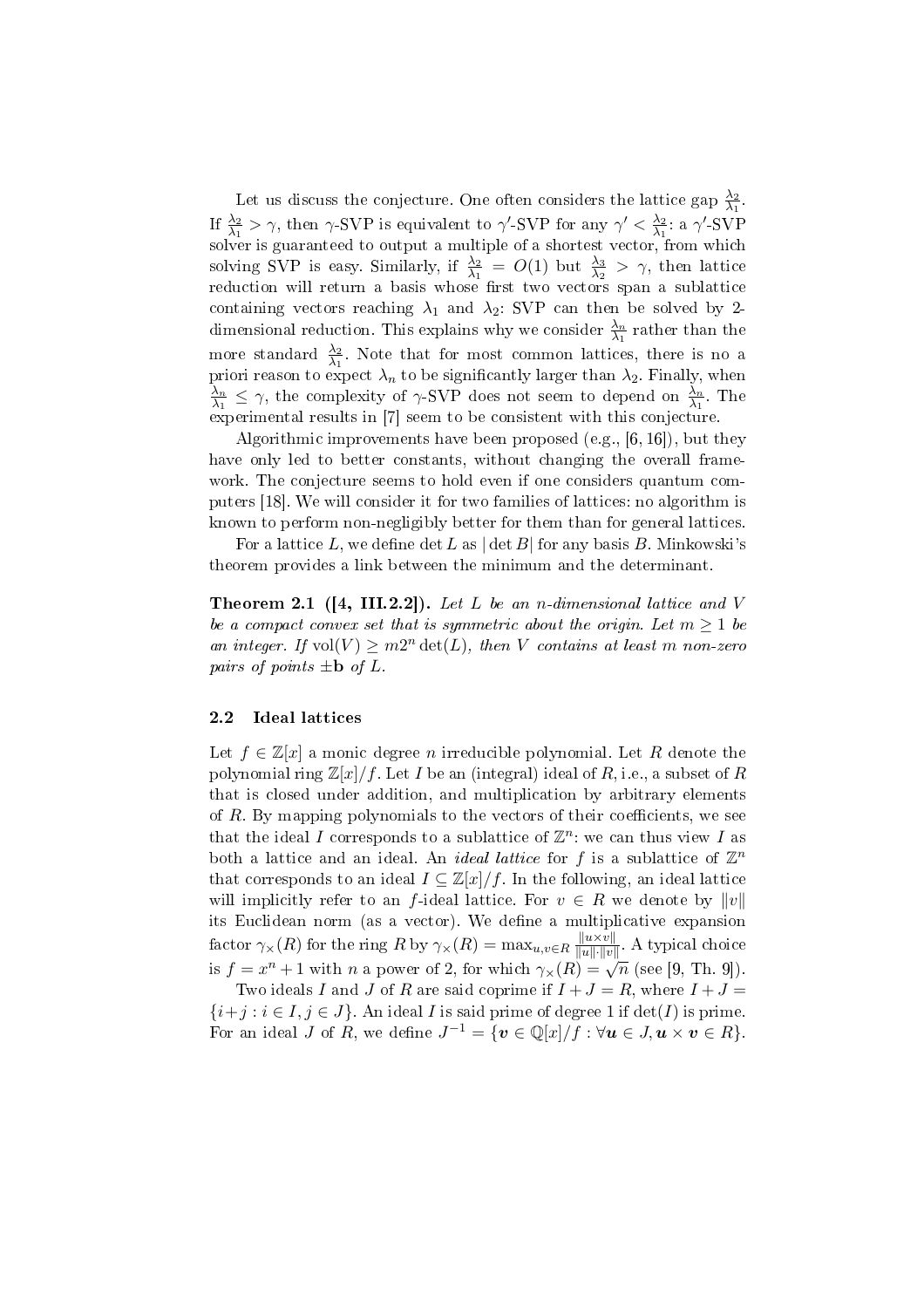This is a fractional ideal of R, and  $J^{-1} \subseteq \frac{1}{\det J}R$  (since  $(\det J) \cdot R \subseteq J$ ). If  $f = x^n + 1$  with n a power of 2, then R is the ring of integers of the  $(2n)$ th cyclotomic field and  $J^{-1} \times J = R$  for any integral ideal  $J$  (the product of two ideals  $I_1$  and  $I_2$  being the ideal generated by all products  $i_1 \cdot i_2$ with  $i_1 \in I_1$  and  $i_2 \in I_2$ ). An ideal I is said principal if it is generated by a single element  $r \in I$ , and then we write  $I = (r)$ . We define  $\text{rot}_f(r) \in \mathbb{Q}^{n \times n}$ as the basis of I consisting of the  $x^k r(x) \mod f$ 's, for  $k \in [0, n-1]$ .

If I is an ideal lattice for  $f = x^n + 1$ , then we have  $\lambda_1(I) \geq \det(I)^{1/n}$ : an easy way to prove it is to notice that the rotations  $x^k v$  of any shortest non-zero vector v form a basis of a full-rank sublattice of I, and to use the inequalities  $\lambda_1(I)^n = \prod_k ||x^k v|| \ge \det((v)) \ge \det I$ .

### 2.3 Homomorphic encryption

In this section, we review definitions related to homomorphic encryption. Our definitions are based on  $[9, 8]$ , but we slightly relax the definition of decryption correctness, to allow a negligible probability of error. This is crucial for our probabilistic improvement to Gentry's Recrypt algorithm.

**Definition 2.1.** A homomorphic encryption scheme Hom consists of four algorithms:

- KeyGen: Given security parameter  $\lambda$ , returns a secret key sk and a public key pk.
- Enc: Given plaintext  $\pi \in \{0,1\}$  and public key pk, returns ciphertext  $\psi$ .
- Dec: Given ciphertext  $\psi$  and secret key sk, returns plaintext  $\pi$ .
- Eval: Given public key pk, a t-input circuit  $C$  (consisting of addition and multiplication gates modulo 2), and a tuple of ciphertexts  $(\psi_1, \ldots, \psi_t)$  (corresponding to the t input bits of C), returns a ciphertext  $\psi$  (corresponding to the output bit of C).

Hom is said correct for a family C of circuits with  $\leq t = \mathcal{P}oly(\lambda)$ input bits if for any  $C \in \mathcal{C}$  and input bits  $(\pi_i)_{i \leq t}$ , the following holds with overwhelming probability over the randomness of KeyGen and Enc:

 $Dec(sk, \text{Eval}(pk, C, (\psi_1, \ldots, \psi_t))) = C(\pi_1, \ldots, \pi_t),$ 

where  $(sk, pk) = \text{KeyGen}(\lambda)$  and  $\psi_i = \text{Enc}(pk, \pi_i)$  for  $i = 1, ..., t$ .

Hom is said compact if for any circuit C with  $\leq t = \mathcal{P}oly(\lambda)$  input bits, the bit-size of the ciphertext  $\textsf{Eval}(pk, C, (\psi_1, \ldots, \psi_t))$  is bounded by a fixed polynomial  $b(\lambda)$ .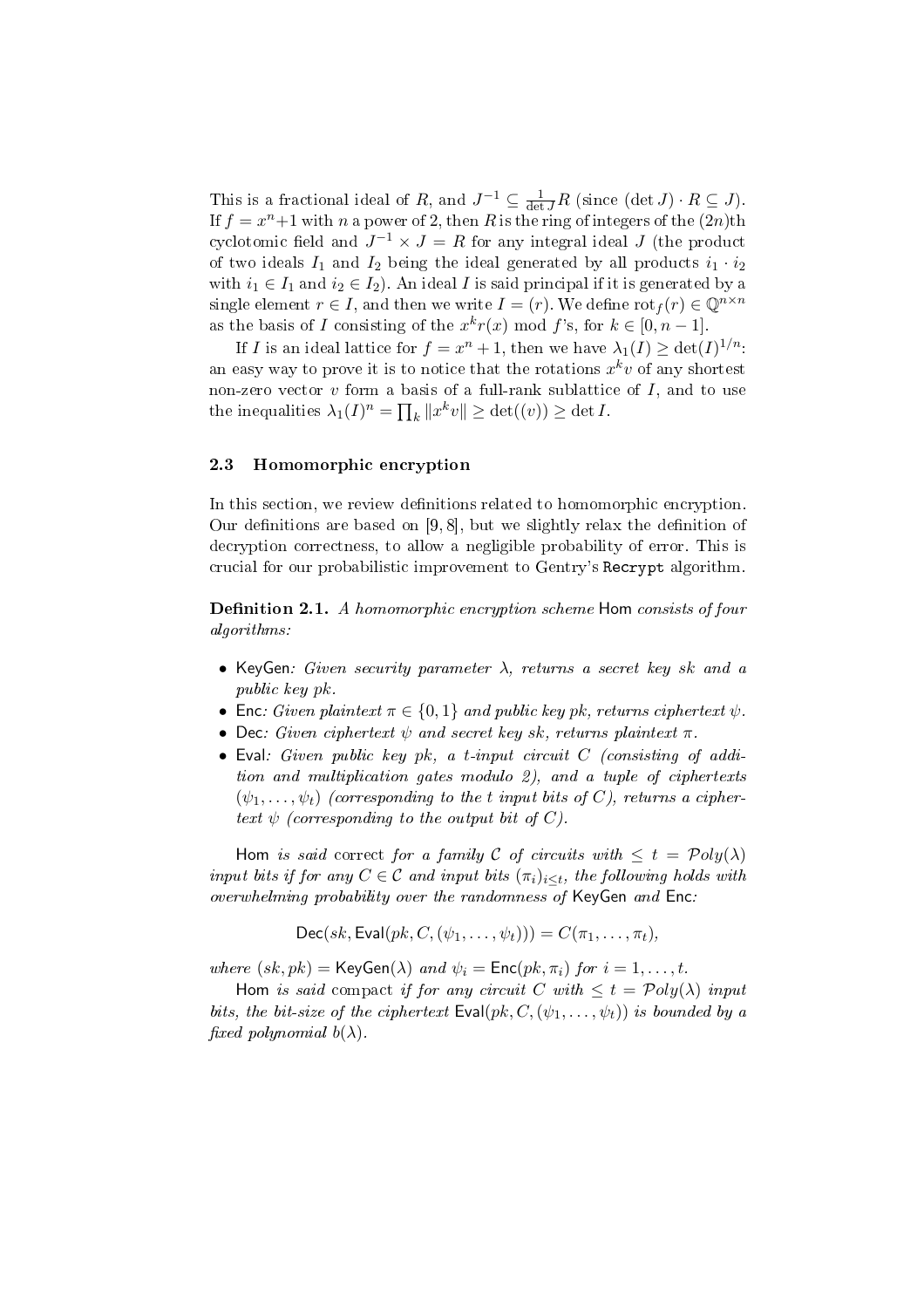Gentry [9] defined the powerful notion of a *bootstrappable* homomorphic encryption scheme: one that can homomorphically evaluate a decryption of two ciphertexts followed by one gate applied to the decrypted values. We also relax this notion to allow decryption errors.

**Definition 2.2.** Let Hom  $=$  (KeyGen, Enc, Dec, Eval) denote a homomor $phic$  encryption scheme. We define two circuits:

- Dec-Add: Takes as inputs a secret key sk and two ciphertexts  $\psi_1, \psi_2$ , and computes  $\mathsf{Dec}(sk, \psi_1) + \mathsf{Dec}(sk, \psi_2) \text{ mod } 2$ .
- Dec-Mult: Takes as inputs a secret key sk and two ciphertexts  $\psi_1, \psi_2$ , and computes  $\mathsf{Dec}(sk, \psi_1) \times \mathsf{Dec}(sk, \psi_2) \text{ mod } 2$ .

Hom is said bootstrappable if it is correct for Dec-Add and Dec-Mult.

Gentry discovered that a bootstrappable homomorphic encryption can be used to homomorphically evaluate arbitrary circuits. More precisely, he proved the following result (adapted to allow for decryption error). The construction is sketched in Appendix A.

Theorem 2.2 ([9, Se. 2]). Given a bootstrappable homomorphic encryption scheme Hom, and parameters  $d = \mathcal{P}oly(\lambda)$ , it is possible to construct another homomorphic encryption scheme  $\textsf{Hom}^{(d)}$  that is compact and correct for all circuits of size  $Poly(\lambda)$ . Furthermore, if the scheme Hom is semantically secure, then so is the scheme  $\mathsf{Hom}^{(d)}$ .

## 3 Summary of Gentry's Fully Homomorphic Scheme

We now review Gentry's fully homomorphic encryption scheme [9, 8].

#### 3.1 The somewhat homomorphic scheme

We first recall Gentry's somewhat homomorphic encryption scheme (see [8, Se. 5.2 and Ch. 7]) which supports a limited number of multiplications. It is the basis for the bootstrappable scheme presented in Subsection 3.3. The scheme, described in Figure 1, produces ciphertexts in the ring  $R =$  $\mathbb{Z}[x]/f$  for a suitable irreducible degree *n* monic polynomial f. In this paper, we will assume  $f = x^n + 1$  with n a power of 2. Here n is a function of the security parameter  $\lambda$ .

The key generation procedure generates two coprime ideals I and J of R. The ideal I has basis  $B_I$ . To simplify the scheme (and optimize its efficiency), a convenient choice, which we assume in this paper, is to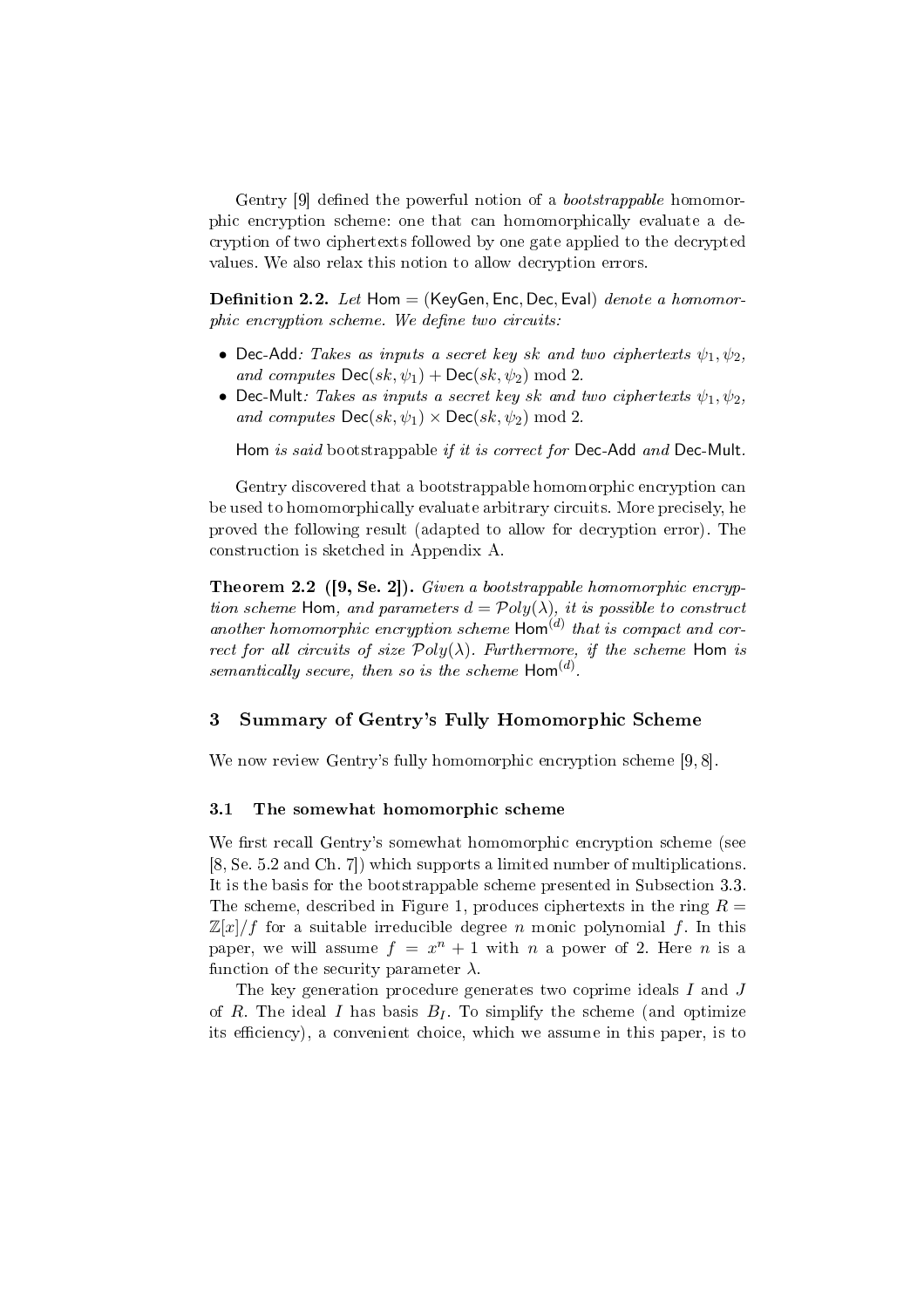take  $I = (2)$ : Reduction of v modulo I corresponds to reducing the coefficients of the vector/polynomial v modulo 2. The ideal  $J$  is generated by an algorithm IdealGen, that given  $(\lambda,n),$  generates a 'good' secret basis  $B^{sk}_J$ (consisting of short, nearly orthogonal vectors) and computes its HNF to obtain a 'bad' public basis  $B^{pk}_J$  $J<sup>p<sub>K</sub></sup>$ . Suggestions for concrete implementations of IdealGen are given in [8, Se. 7.6], [11] and [27]. To obtain the  $\widetilde{O}(\lambda^{3.5})$ bit complexity bound, we will assume that  $J$  is a degree 1 prime ideal, which is the case with the implementation of [27] and is also the case with probability exponentially close to 1 for the distribution considered in [11] (see Appendix B). Associated with IdealGen is a parameter  $r_{Dec}$ , which is a lower bound on the radius of the largest origin-centered ball which is contained inside  $\mathcal{P}(B^{sk}_J)$ . In all cases we have  $r_{Dec}\geq \lambda_1(J)/\mathcal{P}oly(n)$  (see, e.g., [8, Le. 7.6.2]). Using Babai's rounding-off algorithm [1] with  $B^{sk}_J$ , the decryptor can recover the point of  $J$  closest to any target vector within distance  $r_{Dec}$  of J (see [8, Le. 7.6.1]).

- KeyGen $(\lambda)$ : Run IdealGen $(\lambda, n)$  to generate secret/public bases  $(B^{sk}_J, B^{pk}_J)$  for ideal J such that  $\mathcal{P}(B_J^{sk})$  contains an origin-centered ball of radius  $r_{Dec}\approx\lambda_1(J)$ . Return public key  $pk = B_J^{pk}$  and secret key  $sk = B_J^{sk}$ .
- Enc(pk,  $\pi$ ): Given plaintext  $\pi \in \{0,1\}$  and public key pk, run Samp(I,  $\pi$ ) to get  $\pi' \in \pi + I$  with  $\|\pi'\| \leq r_{Enc}$ . Return ciphertext  $\psi = \pi'$  mod  $B^{pk}_J$ .
- Dec(sk,  $\psi$ ): Given ciphertext  $\psi$  and secret key sk, returns  $\pi = (\psi \mod B_J^{sk}) \mod I$ .
- Eval $(pk, C, (\psi_1, \ldots, \psi_t))$ : Given public key  $pk$ , circuit C and ciphertexts  $\psi_1, \ldots, \psi_t$ , for each add or multiply gate in C, perform a + or  $\times$  operation in R mod  $B^{pk}_J$ , respectively, on the corresponding ciphertexts. Return the ciphertext  $\psi$  corresponding to the output of  $C$ .

Fig. 1. Gentry's Somewhat Homomorphic Encryption Scheme SomHom.

The plaintext space is a subset of  $\mathcal{P}(I)$ , that we assume to be  $\{0, 1\}$ . The encryption algorithm uses a sampling algorithm Samp, which given  $(B_I, x)$  for a vector  $x \in R$ , samples a 'short' vector in the coset  $x + I$ . Concrete implementations of Samp are given in [8, Se. 7.5 and 14.1]. Associated with Samp is a parameter  $r_{Enc}$ , which is a (possibly probabilistic) bound on the norms of vectors output by Samp. For both implementations, one can set  $r_{Enc} = \mathcal{P}oly(n)$ . To encrypt a message  $\pi$ , a sample  $\pi + i$  from the coset  $\pi + I$  is generated, and the result is reduced modulo the public basis  $B_J^{pk}$  $j^{pk}$ :  $\psi = \pi + i \mod B_j^{pk}$  $j^{\mu}$ . It is assumed that  $r_{Enc} < r_{Dec}$ . Therefore, by reducing  $\psi$  modulo the secret basis  $B^{sk}_J$  one can recover  $\pi+i,$  and then plaintext  $\pi$  can be recovered by reducing modulo  $B_I$ .

Homomorphic addition and multiplication of the encrypted plaintexts  $\pi_1$ ,  $\pi_2$  modulo  $B_I$  are supported by performing addition and multiplication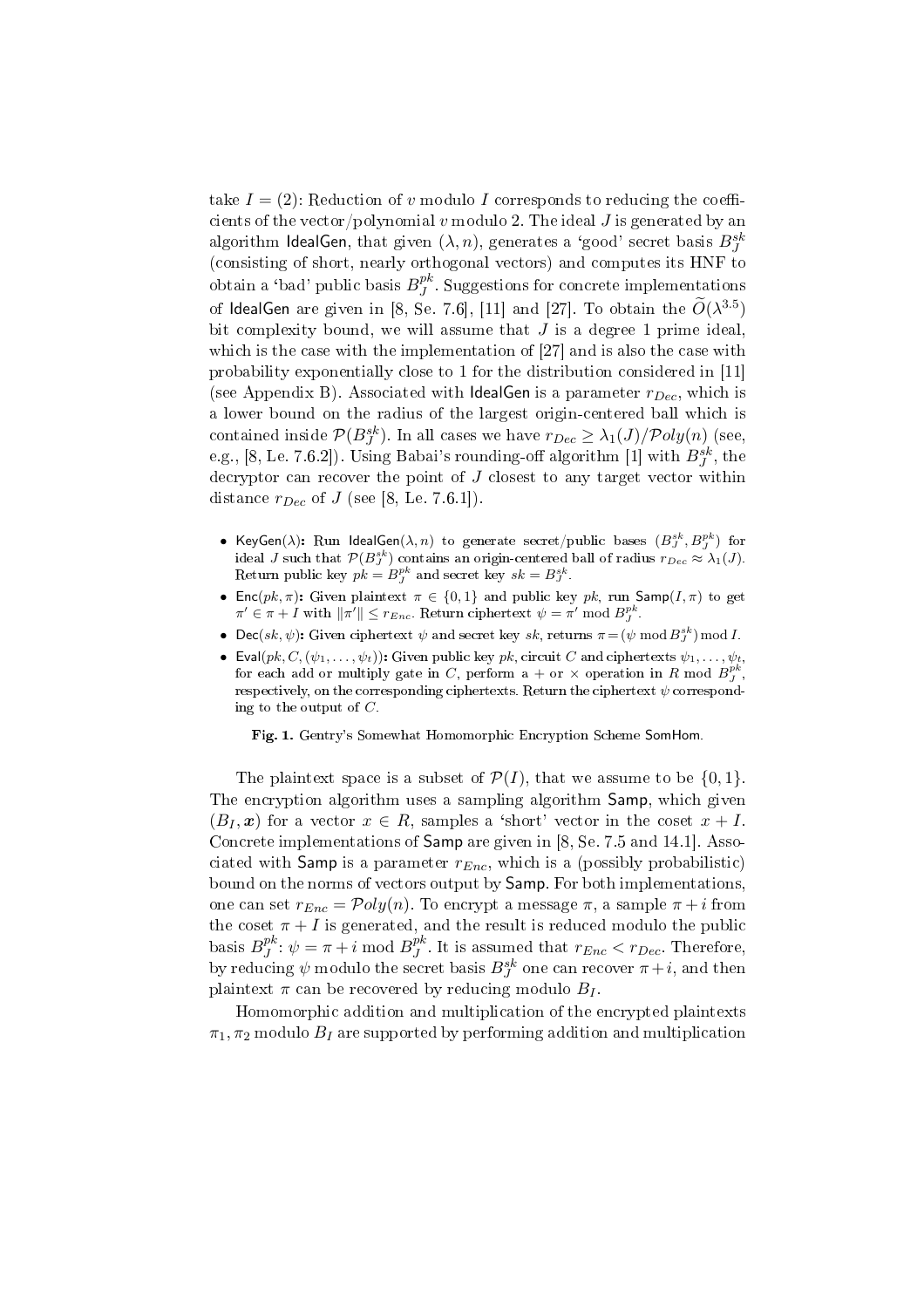respectively in the ring  $R$  on the corresponding ciphertexts modulo  $B^{pk}_{J}$  $\frac{p\kappa}{J}$  . Namely, for  $\psi_1 = \pi_1 + i_1 \bmod B^{pk}_J$  $j^{pk}$ ,  $\psi_2 = \pi_2 + i_2 \mod B_J^{pk}$  with  $i_1, i_2 \in I$ , we have  $\psi_1 + \psi_2 \mod B_J^{pk} \in (\pi_1 + \pi_2) + I$  and  $\psi_1 \times \psi_2 \mod B_J^{pk} \in (\pi_1 \times \pi_2) + I$ I mod  $B_I^{pk}$  $J<sup>pK</sup>$ . However, for ensuring correct decryption of these new ciphertexts, we need that  $\|(\pi_1+i_1)+(\pi_2+i_2)\|, \|(\pi_1+i_1)\times(\pi_2+i_2)\| \leq r_{Dec}$ . This limits the degree of polynomials that can be evaluated homomorphically. Note that our choice for J implies that a ciphertext reduced modulo  $B^{pk}_J$ J is simply an integer modulo  $det(J)$  and thus homomorphic evaluations modulo  $B^{pk}_J$  $J^{\textit{pk}}$  reduce to integer arithmetic modulo  $\det(J)$  (such as in [27]).

#### 3.2 A tweaked somewhat homomorphic scheme

Gentry [8, Ch. 8] introduced tweaks to SomHom to simplify the decryption algorithm towards constructing a fully homomorphic scheme. The tweaked scheme SomHom' differs from the original scheme in the key generation and decryption algorithm, as detailed in Figure 2.

- KeyGen $'(\lambda)$ : Run KeyGen $(\lambda)$  to obtain  $(B_j^{sk}, B_j^{pk})$ . From  $B_j^{sk}$ , compute a vector  $v_J^{sk} \in J^{-1}$  such that  $\mathcal{P}(\text{rot}_f(v_J^{sk})^{-1})$  contains a ball of radius  $r'_{Dec} = \frac{r_{Dec}}{8\sqrt{2n^{2.5}}}$ (see [8, Le. 8.3.1]). Return public key  $pk = B_J^{pk}$  and secret key  $sk = B_J^{sk}$ .
- Dec'(sk,  $\psi$ ): Given ciphertext  $\psi$  and secret key sk, return  $\pi = \psi \lfloor v_j^{sk} \times \psi \rfloor \bmod I$ .

Fig. 2. Algorithms of the Tweaked Somewhat Homomorphic Encryption Scheme SomHom' that differ from those of SomHom.

Gentry showed the following on the correctness of Dec'.

Lemma 3.1 (Adapted from  $[8,$  Le. 8.3.1 and 8.4.2]). A ciphertext  $\psi = \pi + i \bmod B_J^{pk}$  with  $\|\pi + i\| \le r'_{Dec}$  is correctly decrypted to  $\pi$  by Dec'. Moreover, if  $\|\pi + i\| \leq r'_{Dec}$ , then each coefficient of  $\bm{v}_J^{sk} \times \psi$  is within  $1/8$ of an integer.

Let  $C$  be a mod 2 circuit consisting of add and multiply gates with two inputs and one output. We let  $q(C)$  denote the generalized circuit obtained from C by replacing the add and multiply gates mod 2 by the  $+$  and  $\times$ operations of the ring  $R$ , respectively. We say that circuit  $C$  is *permitted*, if for any set of inputs  $x_1, \ldots, x_t$  to  $g(C)$  with  $||x_k|| \leq r_{Enc}$  for  $k =$  $1, \ldots, t$ , we have  $||g(C)(x_1, \ldots, x_t)|| \leq r'_{Dec}$ . A permitted circuit which is evaluated homomorphically on encryptions of plaintexts  $\pi_1, \ldots, \pi_t$  will yield a ciphertext  $\psi = g(C)(\pi_1 + i_1, \ldots, \pi_t + i_t) \bmod B_J^{pk}$  $J<sup>p<sub>K</sub></sup>$  that correctly decrypts to  $C(\pi_1,\ldots,\pi_t),$  and such that the coefficients of  $\bm{v}_J^{sk}\times\psi$  are within 1/8 of an integer. As in [5, Le 3.4], we characterize the permitted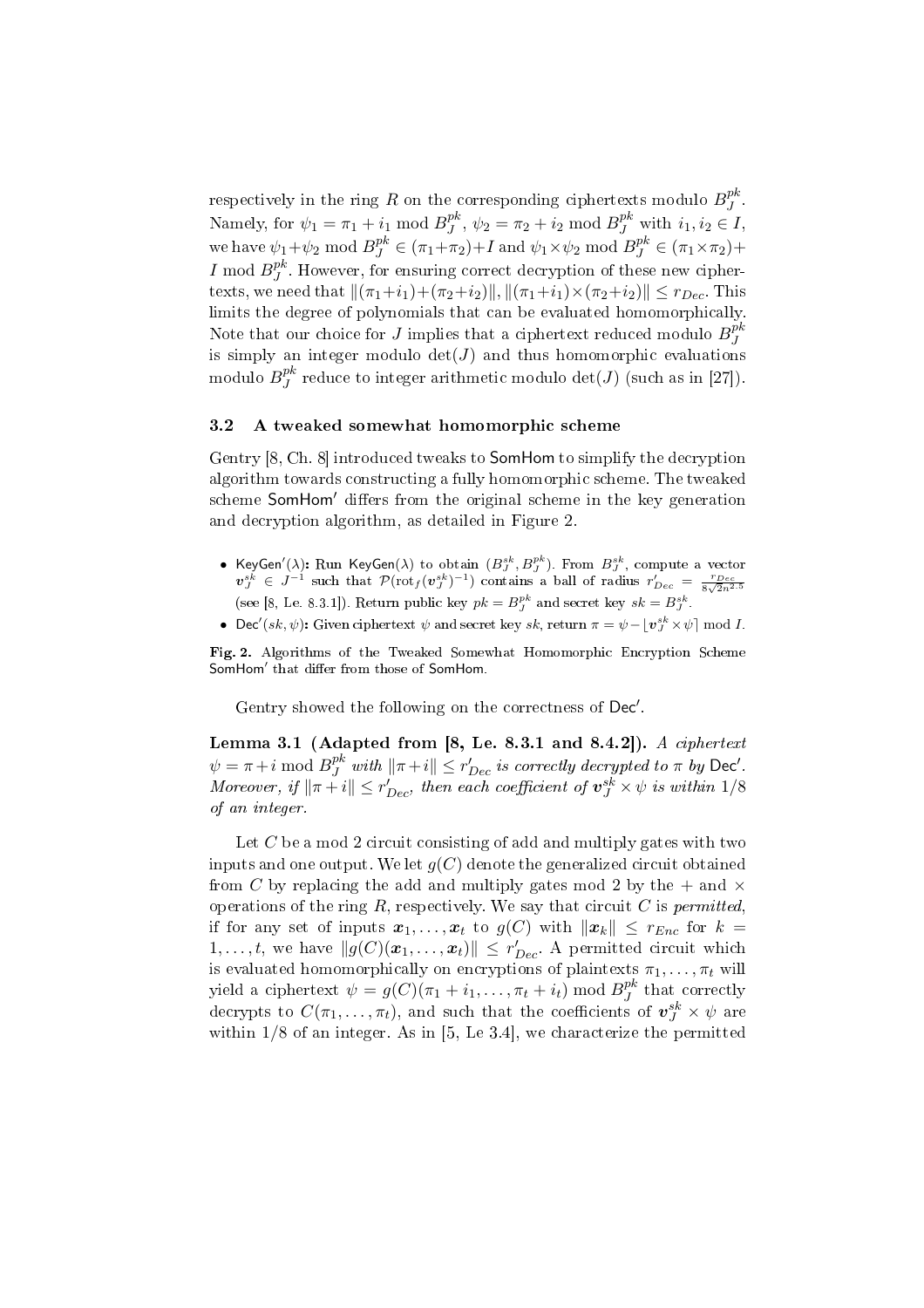circuits by the maximal degree of the polynomial evaluated by the circuit. Note that Gentry  $[9, 8]$  considers the circuit depth, which is less flexible.

**Lemma 3.2.** Let C be a mod 2 circuit, and  $g(C)$  denote the corresponding generalized circuit over R, evaluating  $h \in \mathbb{Z}[x_1,\ldots,x_t]$  of (total) degree d. The circuit C is permitted if  $\gamma_{\times}^{d-1} ||h||_1 r_{Enc}^d \leq r_{Dec}^{\prime}$ . In particular, assuming that h has coefficients in  $\{0,1\}$ , the circuit C is permitted if d satisfies

$$
d \le \frac{\log r'_{Dec}}{\log(r_{Enc} \cdot \gamma_{\times} \cdot (t+1))}.
$$

**Remark.** The polynomial h referred to above is the one evaluated by the *generalized* circuit  $q(C)$ . For arbitrary circuits C mod 2, the polynomial h may differ from the polynomial  $h'$  evaluated by the circuit C mod 2; in particular, the polynomial  $h$  may have non-binary integer coefficients, and some may be multiples of 2. However, for circuits  $C$  for which h has binary coefficients (the condition in the lemma), we have  $h = h'$  (this condition on  $h$  is also needed, but is not explicitly stated in [5]).

### 3.3 Gentry's squashed bootstrappable scheme

To make it bootstrappable, Gentry  $[8, Ch. 10]$  modified SomHom' by `squashing' the decryption circuit. He moved some of the decryption computation to the encryption stage, by providing additional information in the public key. This results in the bootstrappable scheme SqHom described in Figure 3. The scheme introduces three new integer parameters  $(p, \gamma_{set}, \gamma_{sub})$ . Note that we incorporated Optimization 2 from [8, Ch. 12, which is made possible thanks to the choice  $I = (2)$ . ادەر<br>—

 $\Gamma$  -12], which is made p<br>Note that  $\sum_k s_k c_k \approx$ ble thanks to the choice  $I = (2)$ .<br>  $k s_k[\mathbf{t}_k \times \mathbf{\psi}]_0 = ([(\sum_k s_k \mathbf{t}_k) \times \mathbf{\psi}]_0) = [\mathbf{v}_J^{sk} \times$  $\psi$ <sub>0</sub>, modulo 2. Hence, in terms of decryption correctness, SqHom differs from **SomHom'** only due to the rounding errors. The following lemma provides a sufficient precision  $p$  (see also [5, Le. 6.1]). In Section 5, we will show that  $p$  can be almost halved, using a probabilistic error analysis.

Lemma 3.3. If  $p \geq 3 + \log_2 \gamma_{sub}$ , a ciphertext  $(\psi; c_1, \ldots, c_{\gamma_{set}})$  of SqHom with  $\psi = \pi + i \mod B_J^{pk}$ with  $\psi = \pi + i \mod B_J^{pk}$  and  $\|\pi + i\| \leq r'_{Dec}$  is correctly decrypted by the decryption algorithm  $\text{Dec}''$ , and  $\sum_k s_k c_k$  is within 1/4 of an integer.

For bootstrappability, we need to be able to implement the augmented decryption circuits Dec-Add and Dec-Mult with circuit degrees smaller than the degree capacity of the scheme. This is summarized in the following, in terms of the size  $\gamma_{sub}$  of the hidden subset in the secret key.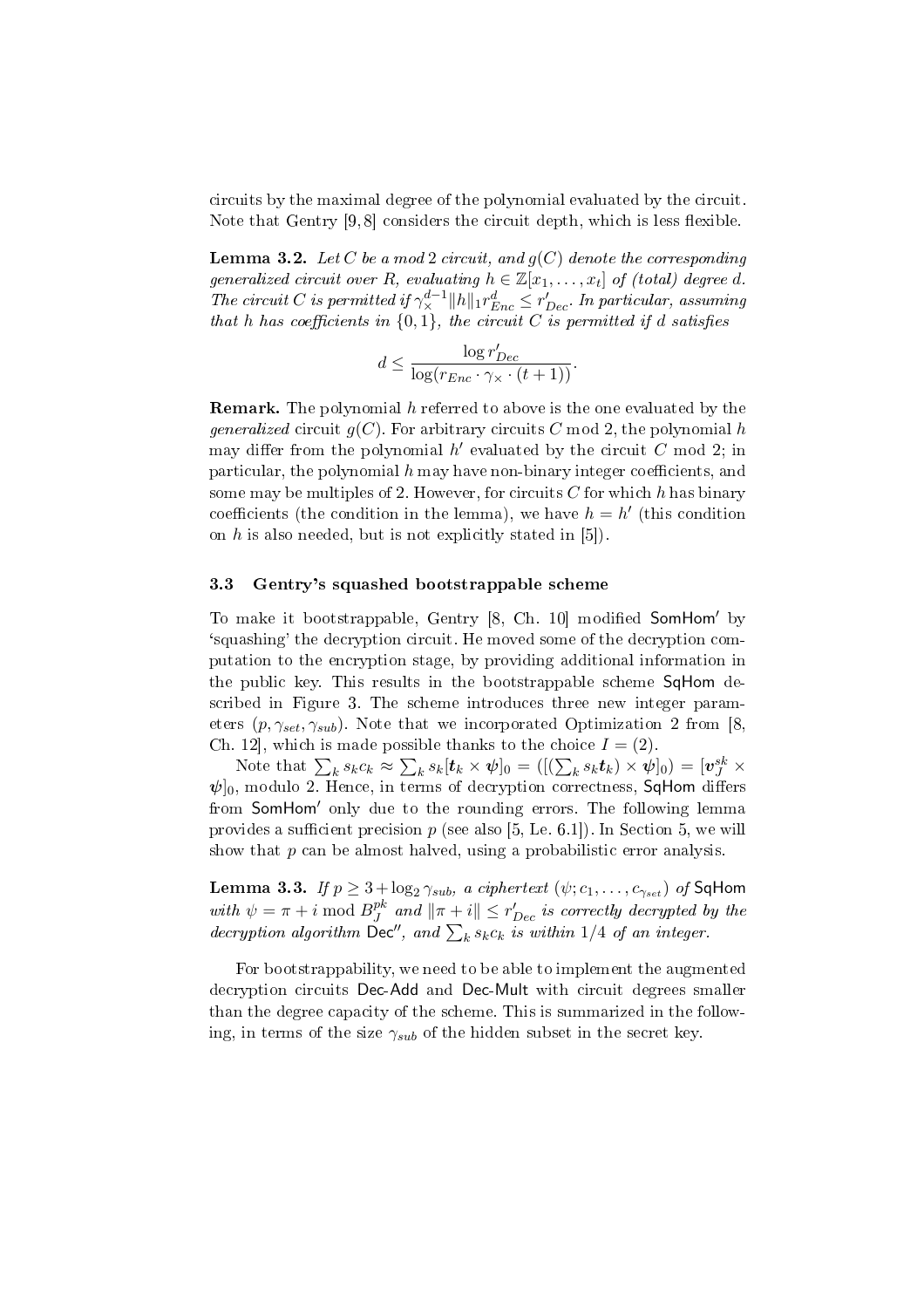- $-$  KeyGen"( $\lambda$ ):
	- Run KeyGen' to get  $B^{pk}_J$  and  $v^{sk}_J$ .
	- Generate a uniform  $\gamma_{set}$  bit vector  $s = (s_1, \ldots, s_{\gamma_{set}})$  with Hamming weight  $\gamma_{sub}$  and  $s_{\gamma_{set}} = 1$ .
	- Generate  $t_1, \ldots, t_{\gamma_{set}-1}$  uniformly and independently from  $J^{-1}$  mod  $B_I$ . Com-Generate  $\bm{\iota}_{1},\dots,\bm{\iota}_{\gamma_{set}}$   $\vdots$   $\mathcal{V}^{k}_{j}$  $_{k<\gamma_{set}} s_k \boldsymbol{t}_k.$
	- Return  $sk = s$  and  $pk = (B_j^{pk}; t_1, \ldots, t_{\gamma_{set}})$ .
- Enc''( $pk, \pi$ ): Run Enc of SomHom' to generate ciphertext  $\psi$ . For  $k = 1, \ldots, \gamma_{set}$ compute  $c_k$  on  $p + 1$  bits (1 bit before the binary point, and p bits after) such that  $|c_k - [t_k \times \psi]_0 \mod 2| \leq 2^{-p}$ , where  $[g]_0$  denotes the constant coefficient of the polynomial  $g \in R$ . Return ciphertext  $(\psi; c_1, \ldots, c_{\gamma_{set}})$ .
- $-\textsf{Dec}''(sk,(\psi;c_1,\ldots,c_{\gamma_{set}}))$ : Given expanded ciphertext  $(\psi;c_1,\ldots,c_{\gamma_{set}})$  and secret bec  $(s\kappa, (\psi; c_1, \ldots, c_{\gamma_{set}}))$ : Given expanded<br>key sk, return  $\pi = [\psi]_0 - [\sum_k s_k c_k] \mod 2$ .
- Eval": Same as for SomHom' (while recomputing the  $c_k$ 's, like in algorithm Enc").

Fig. 3. Algorithms of the Squashed Scheme SqHom.

Theorem 3.1 (Adapted from [5, Th. 6.2]). Assuming that  $\sum_k s_kc_k$  is within  $1/4$  of an integer, the augmented decryption circuits Dec-Add and Dec-Mult for scheme SqHom with precision parameter p can be evaluated by circuits of degrees  $\leq \gamma_{sub} \cdot 2^9 p^{1.71}$ .

*Proof.* To decrypt  $\psi$ , we have to compute  $\pi = [\psi]_0 - [\sum_k s_k c_k] \bmod 2$ . We proceed as follows:

1- Compute  $a_k = s_k \cdot c_k$  for  $k = 1, \ldots, \gamma_{set}$ .

- 2- Let  $a_{k,0}.a_{k,1}...a_{k,p}$  be the bit representation of  $a_k$ . To sum the  $a_k$ 's:
	- 2.1- For  $j = 0, \ldots, p$ , compute  $W_j$ , the Hamming weight of the bit vector  $(a_{0,j}, \ldots, a_{\gamma_{set},j}).$  $\frac{j}{n}$
	- 2.2- Compute  $\pi = [\psi]_0$   $_{j\leq p}W_j\cdot 2^{-j} \bmod 2.$

Note that because only  $\gamma_{sub}$  of the  $a_k$ 's are non-zero, each Hamming weight  $W_i$  is at most  $\gamma_{sub}$  and hence its binary representation has at most  $\lceil \log_2(\gamma_{sub}+1) \rceil$  bits. Step 1 requires a single multiplication mod 2 for each output bit, hence has degree 2. For Step 2.1, we use the following.

Lemma 3.4 (Adapted from [5, Le. 6.3]). Let  $(\sigma_1, \ldots, \sigma_t)$  be a binary vector, and  $W = W_n \dots W_0$  be the binary representation of its Hamming weight. Then for any k, the bit  $W_k$  can be expressed as a the evaluation in the  $\sigma_j$ 's of an integer polynomial of degree exactly  $2^k$ .

We conclude that Step 2.1 can be computed by a circuit of degree  $2^{\lceil \log_2(\gamma_{sub}+1) \rceil} \leq 2\gamma_{sub}$ . Using the '3-for-2' trick [15], van Dijk et al. [5] show that Step 2.2 can be done with a circuit of degree  $\leq 2^{\lceil \log_{3/2}(p+1) \rceil+4} \leq$  $2^6p^{1.71}$ . The total degree of the decryption circuit is thus  $\leq \gamma_{sub} \cdot 2^8p^{1.71}$ , and hence that of Dec-Add (resp. Dec-Mult) is  $\leq \gamma_{sub} \cdot 2^{9} p^{1.71}$  $\Box$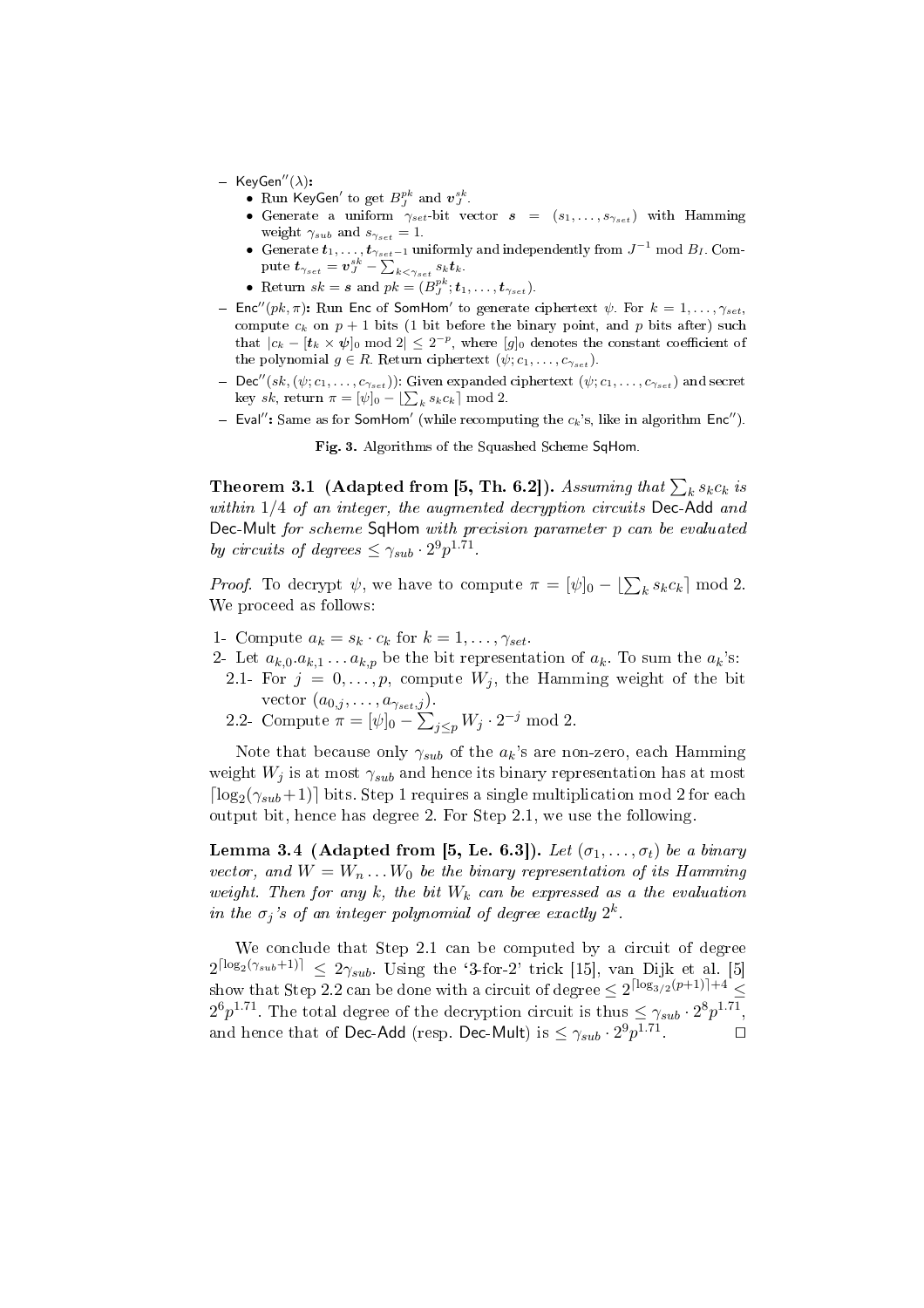Combining Theorem 3.1 with Lemmata 3.2 and 3.3, we get:

Corollary 3.1. The scheme SqHom is bootstrappable as long as

$$
\gamma_{sub} \cdot 2^9 \log^{1.71}(\gamma_{sub} + 4) \le \frac{\log r'_{Dec}}{\log(r_{Enc} \cdot \gamma_{\times} \cdot (t+1))}.
$$

#### 4 A Less Pessimistic Hardness Analysis of the SSSP

The semantic security of Gentry's schemes SomHom and SomHom' relies on the hardness of a bounded distance decoding problem. As explained in Section 2, this hardness assumption is asymptotically well understood (with the lattice reduction 'rule of thumb' conjecture). When converted into the bootstrappable scheme SqHom, another hardness assumption is added, namely that of the so-called SplitKey distinguishing problem. To be precise, a semantic attack against SqHom either leads to an efficient ideal lattice BDD algorithm or to an efficient algorithm for the SplitKey distinguishing problem (see [9, Th. 10]). In [9, Th. 11.1.3], the following Sparse Vector Subset Sum Problem (SVSSP) is shown to reduce to the SplitKey distinguishing problem.

**Definition 4.1 (SVSSP**<sub> $\gamma_{sub}, \gamma_{set}$ ). Let  $\gamma_{sub}$  and  $\gamma_{set}$  be functions of the</sub> hardness parameter  $\lambda$ . Let J be as generated by KeyGen, and  $B_{IJ}$  be the HNF of ideal IJ. The decisional SVSSP is as follows: Distinguish between  $(a_1, \ldots, a_{\gamma_{set}})$  chosen uniformly in  $R \cap \mathcal{P}(B_{IJ})$  and the same but conditioned on the existence of a vector  $s \in \{0,1\}^{\gamma_{set}}$  of Hamming *vai* conditioned on the existence of a<br>weight  $\gamma_{sub}$  with  $\sum_{k} s_k a_k = 0 \mod IJ$ .

For our choice  $I = (2)$ , we have  $B_{IJ} = 2B^{pk}_{J}$  $j^{pk}$ , where  $B_J^{pk}$  $_J^{p\kappa}$  is the HNF of J. In the following, we use  $q = \det(B_{IJ}) = 2^n \det(J)$ . A simple birthday  $\rm{paradox\ attack\ runs\ in\ time} \approx$  $\frac{1}{\gamma_{set}}$  $\gamma_{sub}$  $\left(\frac{D_1}{D_1}\right)^{1/2}$ . To achieve  $2^{\lambda}$  hardness, we require that  $\gamma_{sub} = \Omega(\lambda)$  and  $\gamma_{set} \geq 2\gamma_{sub}^{max}$ . We now analyze another attack, based on lattice reduction. Consider the lattice

$$
L = \left\{ \boldsymbol{x} \in \mathbb{Z}^{\gamma_{set}} : \sum_{k \leq \gamma_{set}} x_k \cdot \boldsymbol{a}_k = 0 \mod IJ \right\}.
$$

Since  $q\mathbb{Z}^{\gamma_{set}} \subseteq L$ , we have dim  $L = \gamma_{set}$ . Furthermore, we have det  $L =$  $|\mathbb{Z}^{\gamma_{set}}/L| = |\phi(\mathbb{Z}^{\gamma_{set}})| \leq \det(B_{IJ}) = q$ , where  $\phi : \mathbb{Z}^{\gamma_{set}} \to \mathbb{Z}^n/IJ$  is the map  $x \mapsto \sum_k x_k a_k \bmod{IJ}$  . Also, the existence of the solution vector  $s$ implies that  $1 \leq \lambda_1(L) \leq \sqrt{\gamma_{sub}}$ .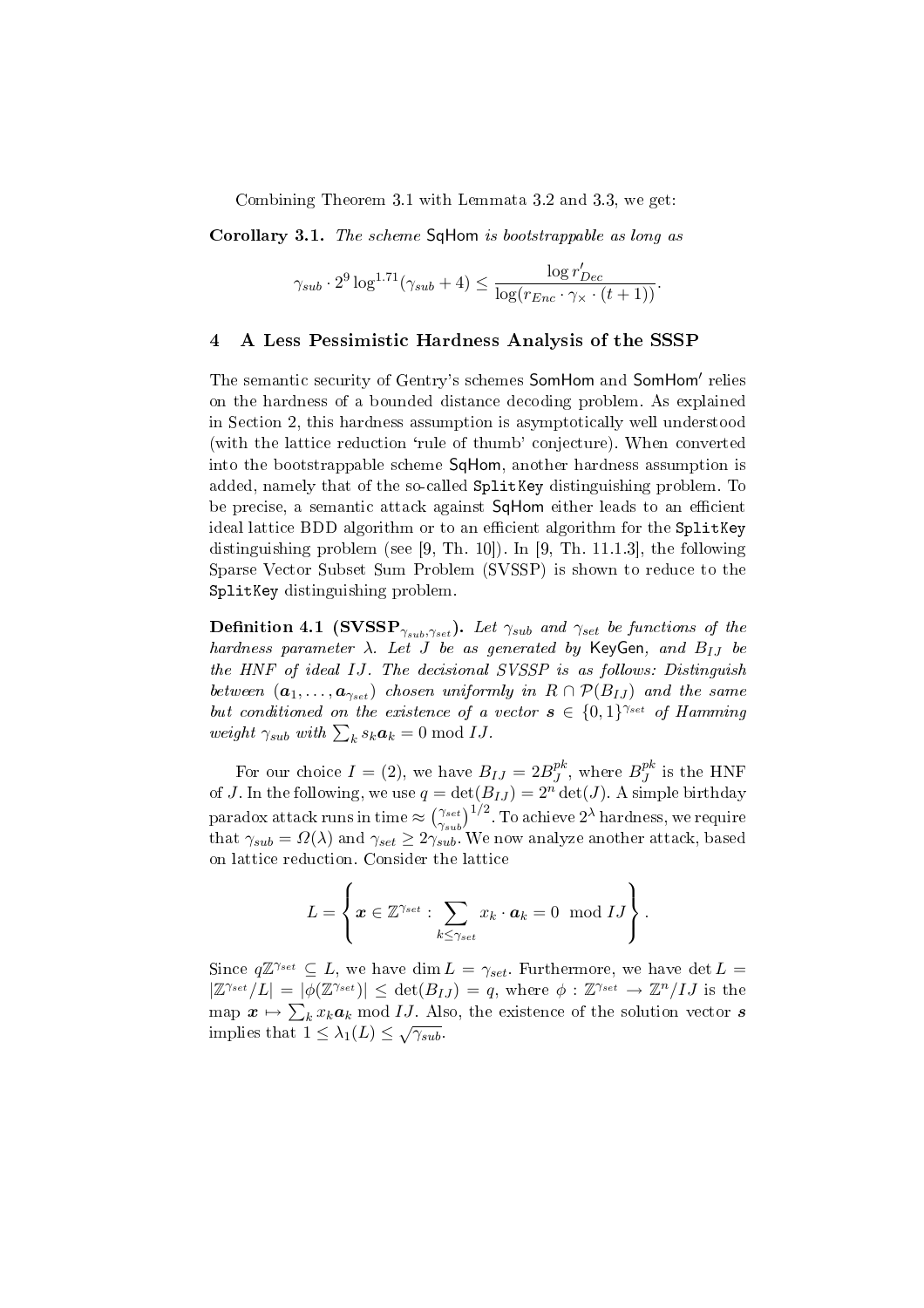Suppose we are limited to a computational power of  $2^{\lambda}$ . The lattice reduction 'rule of thumb' conjecture suggests that we cannot find vectors  $\lim L$  of norms  $\leq U := c_1^{\frac{\gamma_{set}}{\lambda}}$ , assuming that  $\frac{\lambda_{\gamma_{set}}(L)}{\lambda_1(L)} \leq U/c_2$ . Apart from the unusual smallness of the lattice minimum, there is no reason to expect the  $\alpha$  remaining  $\lambda_i(L)$ 's to vary significantly: the lattice gap  $\frac{\lambda_2(L)}{\lambda_1(L)}$  and the lattice amplitude  $\frac{\lambda_{\gamma_{set}}(L)}{\lambda_1(L)}$  should be similar. Now, there are  $\leq m:=U\sqrt{\gamma_{sub}}$  pairs of non-zero multiples  $\pm k \cdot s$  with norm  $\leq U \cdot \lambda_1(L) \leq U \sqrt{\gamma_{sub}}$ . At the same time, Minkowski's theorem (Theorem 2.1) asserts that there are far more lattice vectors of norm  $\leq U/c_2$ .

Lemma 4.1. Assuming that  $\frac{\pi^{\frac{\gamma_{set}}{2}}}{\Gamma(\frac{\gamma_{set}+2}{2})}\cdot (U/c_2)^{\gamma_{set}} \geq (2^{\lambda}m)\cdot 2^{\gamma_{set}}\cdot q$ , we have  $|L \cap \mathcal{B}(0, U/c_2)| \geq 2^{\lambda} m$ .

Note that if the condition in Lemma 4.1 holds, then for any  $\lambda \geq 1$ , the ball of radius  $U\lambda_1(L)\geq U/c_2$  contains more than  $m$  pairs of non-zero points of L, so the lattice gap  $\frac{\lambda_2(L)}{\lambda_1(L)}$  must be  $\leq U/c_2$ .

It seems reasonable to assume that the lattice points that are not multiples of s do not provide information towards solving SVSSP. Also, we heuristically expect lattice reduction to return one of these relevant vectors with probability  $\approx 2^{-\lambda}$  if they constitute a fraction  $2^{-\lambda}$  of the total number of lattice vectors of norm  $\leq U$ . Under these assumptions, if the computational effort of lattice reduction is limited to  $2^{\lambda}$  and if we wish to bound the likelihood of finding a relevant vector by  $2^{-\lambda}$ , it seems sufficient to set the parameters so that:

$$
c_1^{\frac{\gamma_{set}^2}{\lambda}} \ge 2^{\lambda} \cdot \gamma_{set}^{\Omega(\gamma_{set})} \cdot q.
$$

As  $\gamma_{set} = \widetilde{\Omega}(\lambda)$ , the above is implied by  $\frac{\gamma_{set}^2}{\lambda} = \widetilde{\Omega}(\log q)$ . Note that this condition is less restrictive than the corresponding one used in [9, 27, 5] (i.e.,  $\gamma_{set} = \Omega(\log q)$ ).

**Remark.** In algorithm KeyGen<sup>''</sup>, the SVSSP instances satisfy  $s_{\gamma_{set}} = 1$ . This does not result in any security reduction, as an attacker can guess an *i* such that  $s_i = 1$  and then permute indices *i* and  $\gamma_{set}$ .

**Remark.** Our analysis differs in two ways from the one from [9] relying on [24]: for consistency with the hardness analysis of the ideal BDD, we consider an approximate SVP solver rather than an exact SVP solver; secondly, we do not consider the 'replay' attack from [24] (which would lead to larger involved constants), as contrarily to the case of server-aided RSA, only one instance of the SSSP is given.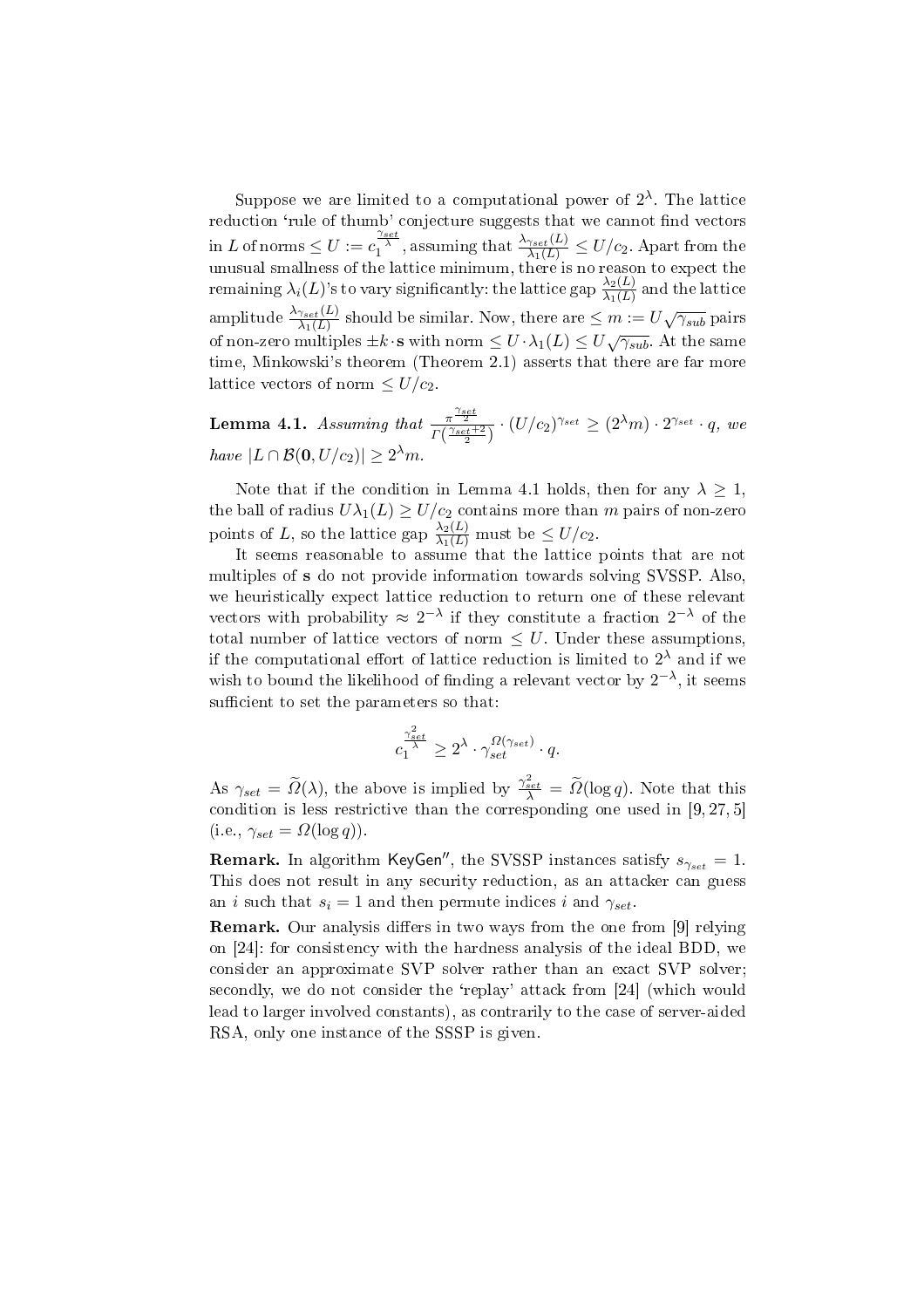## 5 Improved Ciphertext Refreshing Algorithm

As explained in the proof of Theorem 3.1, the main component in the degree of the decryption algorithm comes from the addition of the rationals  $s_k c_k = [s_k t_k \times \psi]_0 \text{ mod } 2$ . This accounts for degree  $\gamma_{sub}$ , and all other components of degree are negligible compared to this one.

Recall that  $t_1, \ldots, t_{\gamma_{set}-1}$ , and hence also  $[t_1 \times \psi]_0 \mod 2, \ldots, [t_{\gamma_{set}-1} \times$  $\psi$ <sub>0</sub> mod 2's are chosen *independently with identical distribution* (iid), and that  $t_{\gamma_{set}} = v^{sk}_{J} - \sum_{k < \gamma_{set}} s_k t_k \bmod 2$ . We are to exploit the iid-ness of the first  $t_i$ 's to obtain a sufficient precision  $p$  that is essentially half of that of Section 3.3. This will have the effect of taking the square root of the decryption circuit degree.

#### 5.1 Using less precision

We first sum the  $s_k[t_k \times \psi]_0$ 's for  $k < \gamma_{set}$ , since they are iid, and then we add the remaining  $c_{\gamma_{\text{set}}}$ . The first sum will be represented on 6 bits (1 bit before the point and 5 bits after) and we will ensure that it is within 1/16 before the point and 5 bits after) and we will ensure that it is within 1/10 of  $\sum_{k \leq \gamma_{set}} s_k[t_k \times \psi]_0 \mod 2$ , with high probability. We take  $c_{\gamma_{set}}$  within distance 1/16 of  $[t_{\gamma_{set}-1} \times \psi]_0 \mod 2$  and represent it on 6 bits. The last sum will provide a result within distance  $1/8$  of  $\sum_{k \leq \gamma_{set}} s_k[t_k \times \psi]_0 \bmod 2,$ and can be done with a circuit of constant degree. Using Lemma 3.1, we obtain that the result is within 1/4 of an integer.

We now concentrate on the first sum. Let the  $c_k$ 's be fixed-point approximations to the  $[\boldsymbol{t}_k \times \boldsymbol{\psi}]_0$ 's, with some precision p. We have  $\varepsilon_k \leq 2^{-p}$ with  $\varepsilon_k = c_k - [t_k \times \psi]_0$ . As the  $c_k$ 's for  $k < \gamma_{set}$  are iid, so are the  $\varepsilon_k$ 's,  $k < \gamma_{set}$ . Also, we will ensure that  $E[\varepsilon_k] = 0$  for any  $k < \gamma_{set}$ . The following lemma leads to a probabilistic error bound for the sum of the  $c_k$ 's.

**Lemma 5.1.** Let  $\varepsilon_1, \ldots, \varepsilon_t$  be iid variables with values in  $[-\varepsilon, \varepsilon]$  and such that  $E[\varepsilon_k] = 0$  for all k. Then  $|\sum_{k \le t} \varepsilon_k| > \sqrt{t} \varepsilon \cdot \omega(\sqrt{\log \lambda})$  with probability negligibly small with respect to  $\lambda$ .

*Proof.* We apply Hoeffding's inequality to the  $\varepsilon_k$ 's. We have  $Pr[|\sum_{k} \varepsilon_k| \geq$  $x \leq \exp(-x^2/(2t\varepsilon^2))$ , for any  $x > 0$ . We take  $x = \sqrt{t\varepsilon} \cdot \omega(\sqrt{\log \lambda})$ .

We use this lemma with  $\varepsilon = 2^{-p}$  and  $t = \gamma_{sub} - 1$  (i.e., the number of non-zero  $s_k \varepsilon_k$ 's for  $k < \gamma_{sub}$ ). It indicates that taking  $p = \frac{1}{2}$  $\frac{1}{2} \log_2 \gamma_{sub} +$  $\omega(\log \log \lambda)$  suffices to ensure that with probability negligibly close to 1 we have  $|\sum_{k<\gamma_{set}}s_k(c_k-[\bm{t}_k\times \bm{\psi}]_0) \bmod 2|\leq 1/32.$  Truncating the result to 5 bits after the binary point cannot add more than an error of 1/32.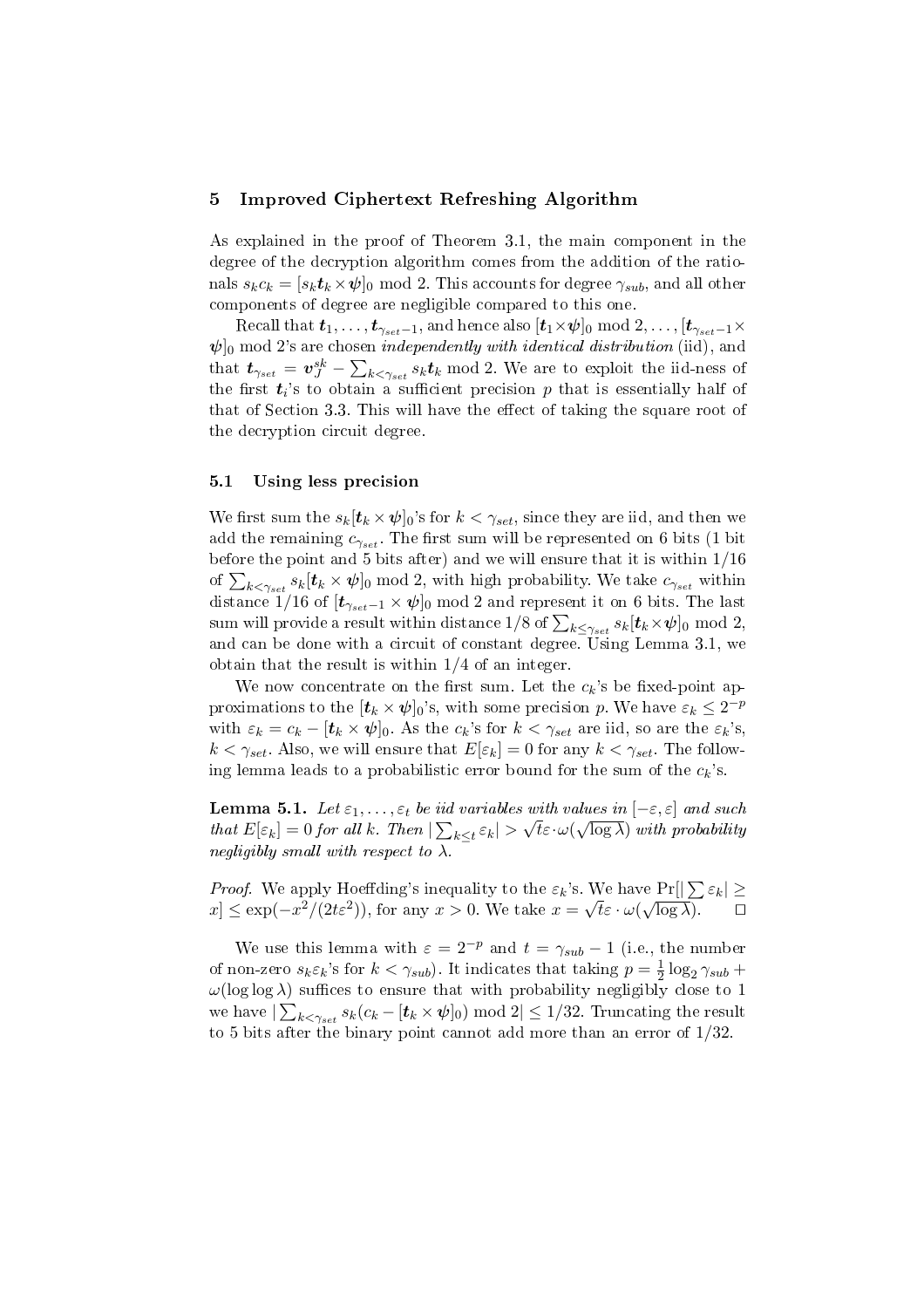### 5.2 Expliciting the computation of the  $c_k$ 's in Enc"

In order to be able to apply Lemma 5.1, we have to ensure that  $E[\varepsilon_k] = 0$ for any  $k < \gamma_{set}$ . To guarantee the latter and that this computation enjoys a limited complexity bound, the  $c_k$ 's need to be computed carefully.

We are given  $t_k$  and  $\psi$ , and wish to compute a  $(1+p)$ -bit approximation  $c_k$  to  $[\mathbf{t}_k \times \mathbf{\psi}]_0$  mod 2. As J is a degree 1 prime ideal, vector  $\mathbf{\psi}$  is in fact an integer modulo det(*J*). We are thus interested in computing  $[t_k]_0 \cdot \psi$ modulo 2. We explicit this computation in Figure 4.

```
Inputs: Vectors t_k and \psi, and precision p.
Output: A precision (1+p) real c_k \in [-1,1] with |c_k - (\lfloor t_k \times \psi \rfloor_0 \mod 2)| \leq 2^{-p}.
 1. p' := \log_2 \det(J) + p + 1;2. Compute the closest precision (1+p') number \bar{t}_k \in [-1,1] to [t_k]_0.
 3. Compute c'_k := \bar{t}_k \psi exactly.
 4. Reduce c'_k modulo 2, while preserving its sign (the result belongs to [-1, 1]).
 5. Round c'_k to the closest precision (1 + p) number c_k \in [-1, 1].
```
Fig. 4. Computing coefficient  $c_k$  for algorithm Enc".

**Lemma 5.2.** The algorithm of Figure  $\frac{1}{4}$  is correct. Furthermore, if the vector  $\boldsymbol{t}_k$  is chosen uniformly in  $J^{-1}$  mod 2 with uniformly random choice of sign when a coordinate of  $t_k$  belongs to  $\{-1,1\}$ , then  $E[\varepsilon_k] = 0$ , where  $\varepsilon_k = c_k - ([t_k \times \psi]_0 \text{ mod } 2).$ 

*Proof.* At Step 2 of the algorithm, we have  $|\bar{t}_k - [t_k]_0 | \leq 2^{-p'-1}$ . As  $\psi$  is exact and belongs to [0, det *J*), we have  $|\bar{t}_k \psi - [\bm{t}_k]_0 \psi| \leq 2^{-p'-1} \det(J) \leq$  $2^{-p-1}$ . Thus, at Step 3, we have  $|c'_{k} - [\boldsymbol{t}_{k} \times \boldsymbol{\psi}]_0 | \leq 2^{-p-1}$ . The rounding of Step 5 leads to  $|c_k - (\mathbf{[}t_k \times \mathbf{\psi}]_0 \bmod 2)| \leq 2^{-p-1} + 2^{-p-1} = 2^{-p}$ .

To prove the second statement, we use the symmetry of the distribution of  $t_k$ . It implies that  $E[[t_k \times \psi]_0 \text{ mod } 2] = 0$ . We now use the same property to show that  $E[c_k] = 0$ . At Step 2, changing  $t_k$  into  $-t_k$  has the effect of changing  $\bar{t}_k$  into  $-\bar{t}_k$ . This implies that at Step 3, changing  $t_k$ into  $-t_k$  has the effect of changing  $c'_k$  into  $-c'_k$ . Due to the symmetry of the rounding to nearest, this carries over to  $c_k$  and  $\varepsilon_k$  at Step 5.  $\Box$ 

Note that the choice of rounding to nearest is not benign: the above proof strongly relies on the symmetry of the rounding with respect to 0.

### 5.3 Decreasing the decryption circuit depth

We now want to compute  $\sum_{k \leq \gamma_{set}} s_k c_k \mod 2$ , where the  $c_k$ 's are fixedpoint reals with precision  $p=\frac{1}{2}$  $\frac{1}{2} \log_2 \gamma_{sub} + \omega(\log \log \lambda)$ . Instead of computing the Hamming weights  $\overline{W}_i$  for  $j \in \{0, \ldots, p\}$  as in the proof of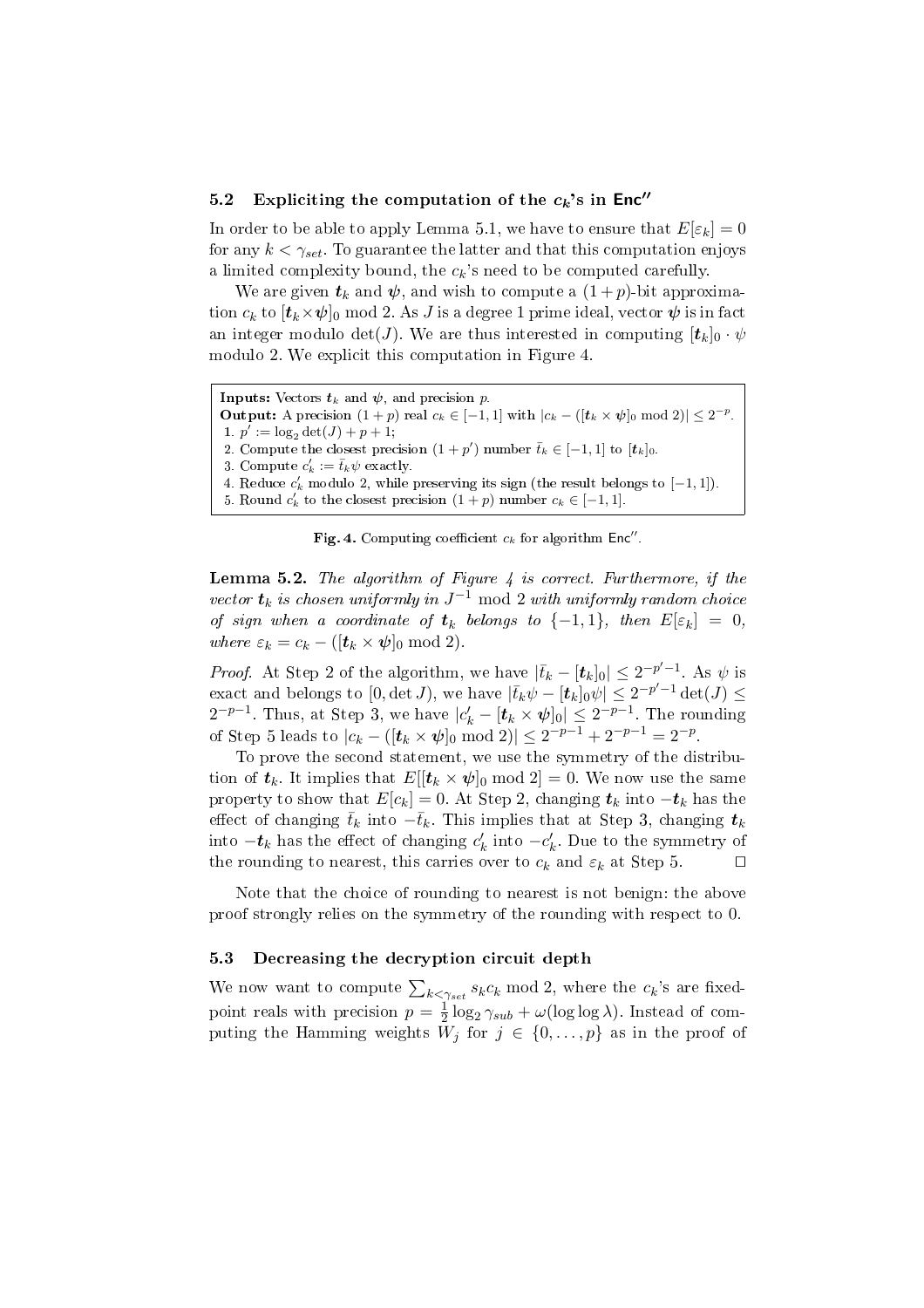Theorem 3.1, we compute only the bits  $W_{i,\ell}$  (for  $0 \leq \ell \leq \lceil \log_2 \gamma_{sub} \rceil$ ) Theorem 3.1, we compute only the bits  $W_{j,\ell}$  (for  $0 \le \ell \le |\log_2 \gamma_{sub}|$ )<br>that are going to contribute to  $\sum_{k < \gamma_{set}} s_k c_k \mod 2$ : the most significant bits are rendered useless by the reduction modulo 2. Most interestingly, these unnecessary most significant bits were the ones requiring the higher degree circuits to evaluate. More precisely, we have:

$$
\sum_{k < \gamma_{set}} s_k c_k = \sum_{j=0}^p \sum_{\ell=0}^{\lceil \log_2 \gamma_{sub} \rceil} W_{j,\ell} 2^{-j+\ell} = \sum_{j=0}^p \sum_{\ell=0}^{j+1} W_{j,\ell} 2^{-j+\ell} \mod 2.
$$

Lemma 3.4 now implies that the desired sum mod 2 can be computed correctly with probability negligibly close to 1 with respect to  $\lambda$ , by evaluating an arithmetic circuit of size  $Poly(\gamma_{sub})$  corresponding to a by evaluating an arrameter effect of size  $\gamma$  or  $g(\gamma_{sub})$  corresponding to polynomial of degree exactly  $2^{p+1} = \sqrt{\gamma_{sub}} \cdot \omega(\sqrt{\log \lambda})$ . Overall, we get:

Theorem 5.1. The scheme SqHom is bootstrappable as long as

$$
\sqrt{\gamma_{sub}} \cdot \omega(\sqrt{\log \lambda}) \leq \frac{\log r'_{Dec}}{\log(r_{Enc} \cdot \gamma_{\times} \cdot (t+1))}.
$$

### 6 Asymptotic Efficiency

We now use the improvements described in the two previous sections to derive bounds for the complexity of Gentry's fully homomorphic scheme.

## 6.1 Optimizing the parameters in Gentry's Scheme

The table below summarizes and compares the conditions for Gentry's scheme to be  $2^{\lambda}$ -secure and correct. The semantic security of **SomHom'** is related to the hardness of  $\gamma$ -BDD for  $\gamma = r'_{Dec}/r_{Enc}$ . Recall that  $r'_{Dec}$  =  $\lambda_1(J)/\mathcal{P}oly(n)$ . Recall also that J is an ideal lattice, and thus we have  $\lambda_1(J) \geq \det(J)^{1/n} = q^{1/n}/2$  (where q is the SVSSP determinant of Section 4). As a consequence, it suffices to ensure that  $\gamma$ -BDD is hard to solve for  $\gamma = q^{1/n}/(r_{Enc} \mathcal{P}oly(n))$ . We use the lattice reduction 'rule of thumb' to derive a sufficient condition. As the encryptor is limited to polynomial-time algorithms, we can safely assume that  $n = \mathcal{P}oly(\lambda)$ . Also, since  $f = x^n + 1$ , we have  $\gamma_{\times} = \sqrt{n}$ . Finally, by choosing  $r_{Enc} = \mathcal{P}oly(\lambda)$ , the ciphertexts have sufficient entropy to prevent any exhaustive search.

| Condition                          |                                                                       | This article                                                 |
|------------------------------------|-----------------------------------------------------------------------|--------------------------------------------------------------|
| BDD resistant to lattice attacks   | $\alpha \leq c_1^{n/\lambda}$<br>$\overline{\mathcal{P}oly(\lambda)}$ |                                                              |
| SSSP resistant to birthday paradox | $\gamma_{set}$<br>$> 2^{\lambda}$<br>$\gamma_{sub}$                   |                                                              |
| SSSP resistant to lattice attacks  | $\gamma_{set} = \widetilde{\Omega}(\log q)$                           | $\frac{\gamma_{set}^2}{\gamma} = \widetilde{\Omega}(\log q)$ |
| Bootstrappability achieved         | $\log(q^{1/\overline{n}})$<br>$\gamma_{sub} \leq$                     | log(q)<br>$\sqrt{\gamma_{sub}}$                              |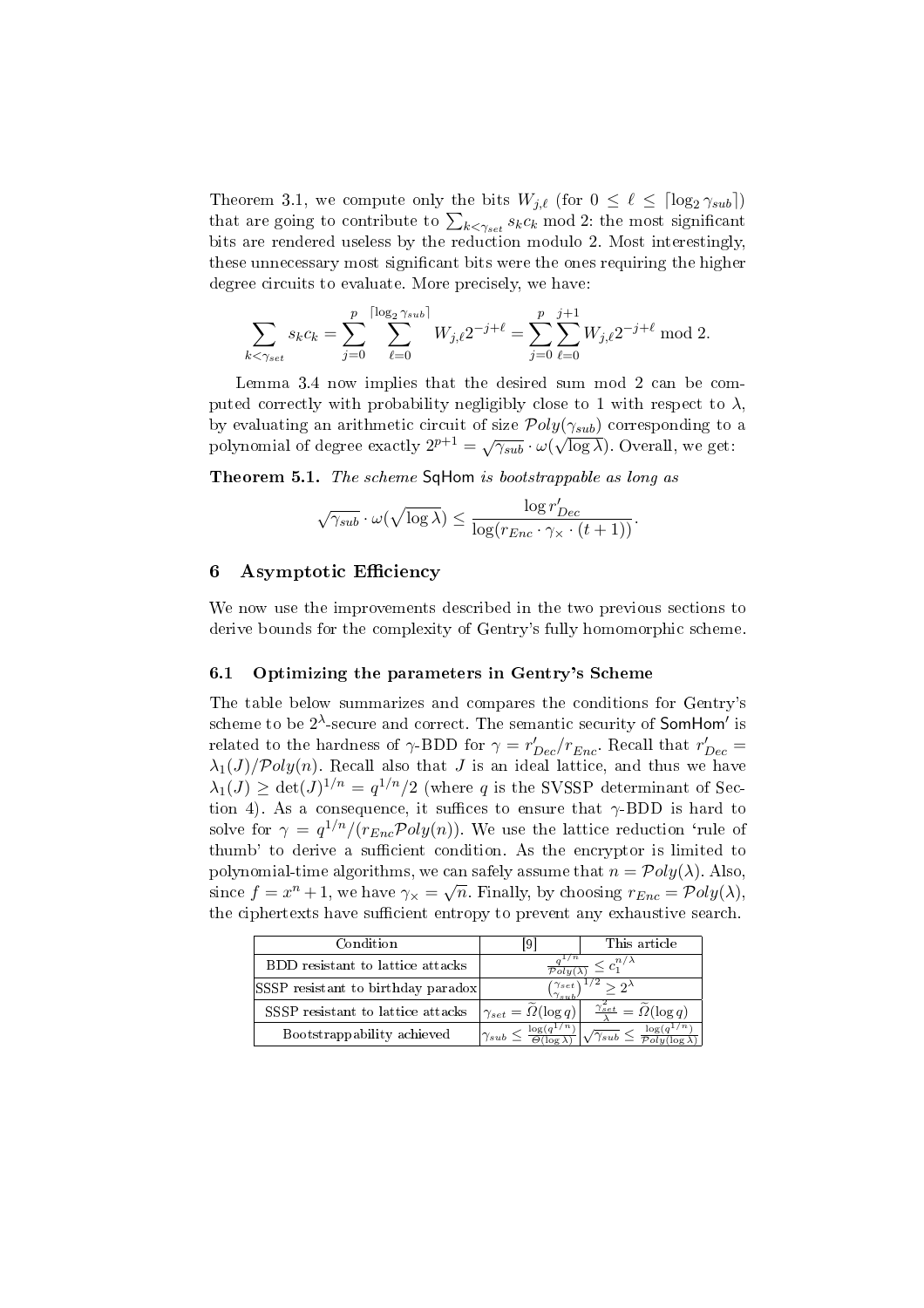To fulfill these conditions, we set  $\gamma_{sub} = \Theta(\lambda)$ ,  $n = \widetilde{\Theta}(\lambda^{1.5})$ ,  $\log q =$  $\widetilde{\Theta}(\lambda^2)$  and  $\gamma_{set} = \Theta(\lambda^{1.5})$ . In [8, Ch. 12], these values were  $\gamma_{sub} \approx \lambda$ ,  $n \approx \lambda^2$ ,  $\log q \approx \lambda^3$  and  $\gamma_{set} \approx \lambda^3$  respectively.

## 6.2 Bit complexity

The Recrypt procedure consists in expanding the ciphertext  $\psi$  as described in algorithm  $Enc''$  of SqHom, encrypting the bits of the expanded ciphertext with the new public key  $pk_2$ , and then applying algorithm Dec'' homomorphically, using the encrypted ciphertext bits and the encrypted secret key  $sk_1$  (under  $pk_2$ ). We also consider the cost of homomorphically evaluating an elementary add/mult gate.

Let us first bound the cost of computing the  $c_k$ 's in Enc'', calling  $\gamma_{set}$ times the algorithm from Figure 4. First, note that Steps 1 and 2 should not be done within  $\mathsf{Enc}''$ , but at the key generation time, i.e., in  $\mathsf{KeyGen}''$ . Note that during the third step of  $KeyGen''$ , one should also pay attention to perform the reduction modulo (2) such that the assumption of Lemma 5.2 holds. The quantity  $c'_k$  obtained at Step 3 of the algorithm from Figure 4 is encoded on  $O(\log q)$  bits, and its computation can be performed in  $O(\log q)$  bit operations, using fast integer arithmetic [26]. The costs of Steps 4 and 5 are negligible. Overall, the computation of the  $c_k$ 's in Enc<sup>n</sup> can be done in  $\widetilde{O}(\gamma_{set} \log q) = \widetilde{O}(\lambda^{3.5})$  bit operations.

The secret key is made of  $\gamma_{set} = \Theta(\lambda^{1.5})$  bits. The bit-length of the encrypted secret key is  $\gamma_{set} \log q = \widetilde{O}(\lambda^{3.5})$ . To encrypt the bits of the  $c_k$ 's under  $pk_2$ , we use  $Samp = 0$ , as explained in [8, Re. 4.1.1], i.e., we consider as encrypted values the bits themselves.

Let us now explain how algorithm  $Dec''$  is implemented. We concentrate on the most expensive part, i.e., the (homomorphic) computations of  $O(\log \gamma_{sub}) = \tilde{O}(1)$  Hamming weights of vectors in  $\{0, 1\}^{\gamma_{set}}$ . Let  $(\alpha_1, \ldots, \alpha_{\gamma_{set}})$  be such a vector. As explained in [9, Le. 5] (which relies on  $[2,$  Le. 11]), it suffices to compute the developed form of the polynomial  $\prod_{k \leq \gamma_{set}} (x - \alpha_k)$ . Recall that in Section 5 we showed that we are interested in only a few coefficients of the result, corresponding to monomials of degrees  $\tilde{O}(\sqrt{\gamma_{sub}})$ . For the sake of simplicity (and with a negligible cost increase), we compute the full developed form anyway, and then throw away the spurious coefficients. Our circuit here differs from those of [27, 5] and [8, Ch. 9] as we use fast polynomial multiplications and a tree-based construction instead of school-book multiplications and Horner's method, to lower the overall asymptotic complexity. Note that the circuit is over the integers, and evaluates an integer polynomial whose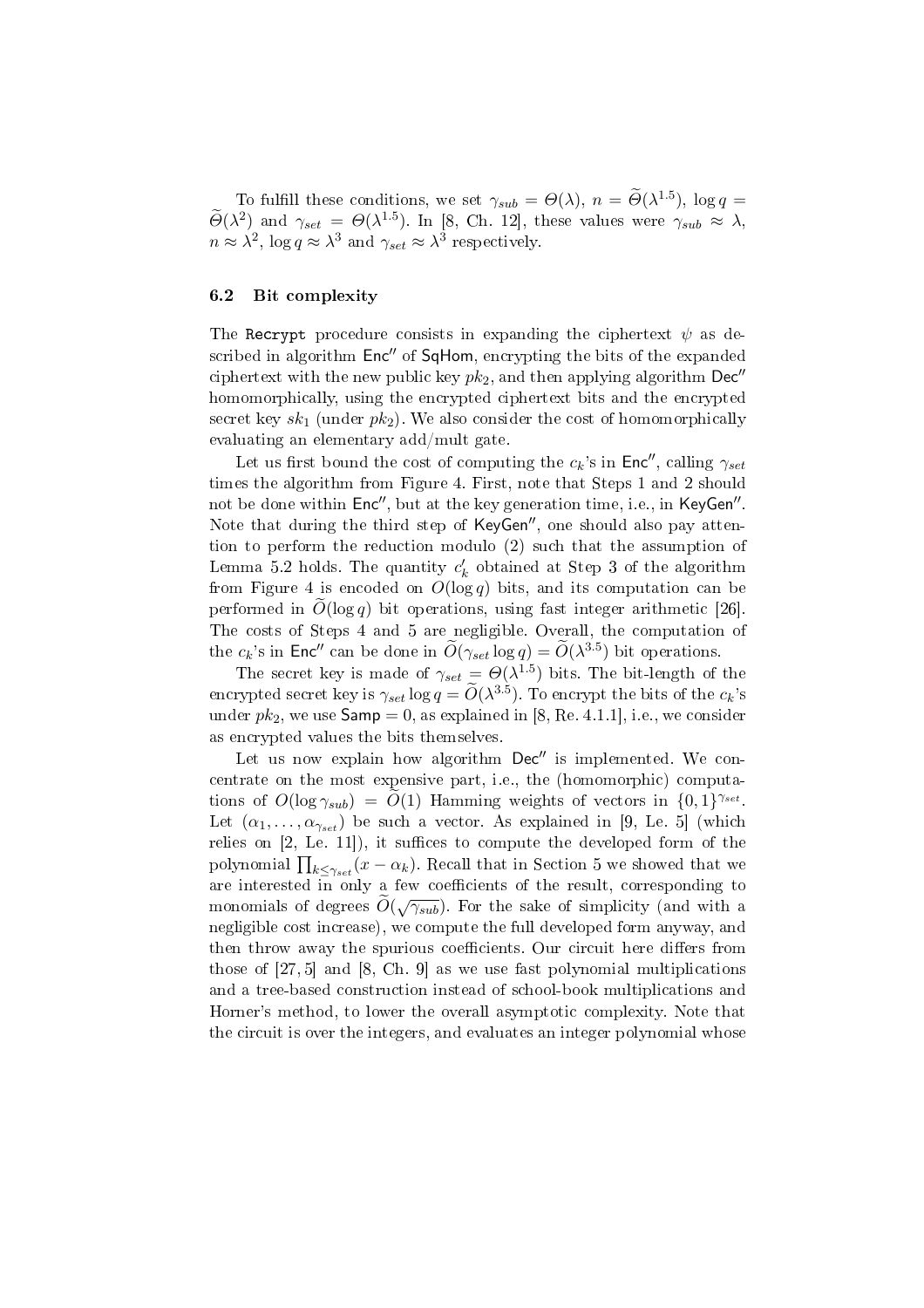coefficients of interest have small multiplicative degrees in the inputs. We coencients of interest nave small multiplicative degrees in the input<br>compute the developed form of  $\prod_{k \leq \gamma_{set}}(x-\alpha_k)$  with a binary tree:

- At level 0, we have the linear factors  $(x \alpha_k)$ .
- At level *i*, we have  $\gamma_{set}/2^i$  polynomials of degree  $2^i$  that are the products of the linear factors corresponding to their binary subtrees.
- A father of two nodes is obtained by multiplying his two sons, with a quasi-linear time multiplication for polynomials over rings that uses only ring operations [3].

The size of each circuit that allows to move from sons at level  $i - 1$  to father at level  $i$  is  $\widetilde{O}(2^i)$ . The overall number of add/mult integer gates is therefore  $\widetilde{O}(\gamma_{set})$ . While evaluating this circuit homomorphically, each gate corresponds to an add/mult modulo  $B^{pk}_J$  $_J^{p\kappa}$ , i.e., thanks to our choice for J, to an add/mult of two integers modulo  $\det(J)$ , whose bit-length is  $O(\log q)$ . The overall complexity of Dec" is  $\widetilde{O}(\gamma_{set} \log q) = \widetilde{O}(\lambda^{3.5})$ .

To summarize, Recrypt for 1 plaintext bit costs  $\widetilde{O}(\lambda^{3.5})$  bit operations (compared to the bound  $\widetilde{O}(\lambda^6)$  claimed in [8, Ch. 12]). And the cost of homomorphically evaluating an elementary add/mult gate is also  $\widetilde{O}(\lambda^{3.5})$ . The secret  $s$  and the public key  $(B^{pk}_I)$  $j^{pk}; \bar{t}_1, \ldots, \bar{t}_{\gamma_{set}}$ ) are respectively encoded on  $\gamma_{set} = \Theta(\lambda^{1.5})$  and  $\widetilde{O}(n \log q + \gamma_{set} \log q) = \widetilde{O}(\lambda^{3.5})$  bits.

## 7 Open Problems

It would be interesting to relax our assumptions  $f = x^n + 1$  and  $I = (2)$ , in case other choices prove interesting (see Appendix F for  $I = (2, x+1)$ ). An important question is to assess the practical impact of our results (see [27, 12] for implementations of Gentry's scheme). At the end of [8, Se. 12.3, Gentry suggests using non-independent SplitKey vectors  $t_i$  to lower the costs. The idea is to encode n vectors  $t_{i,j} = x^j t_i \bmod x^n +$ 1 using only  $t_i$ . This leads to a faster amortized cost per plaintext bit using the plaintext domain  $\mathbb{Z}_2[x]/f(x)$ . However, it is not clear how to homomorphically decrypt with such a variant, as one is now restricted to more complex circuit gates than addition and multiplication modulo 2.

Acknowledgments. We thank Ali Akhavi, Guillaume Hanrot, Steven Galbraith, Craig Gentry and Paul Zimmermann for helpful discussions. We also thank the anonymous reviewers, for pointing out an important error in Section 4. The first author was partly supported by the LaRedA ANR grant, and the second author by a Macquarie University Research Fellowship (MQRF) and ARC Discovery Grant DP0987734.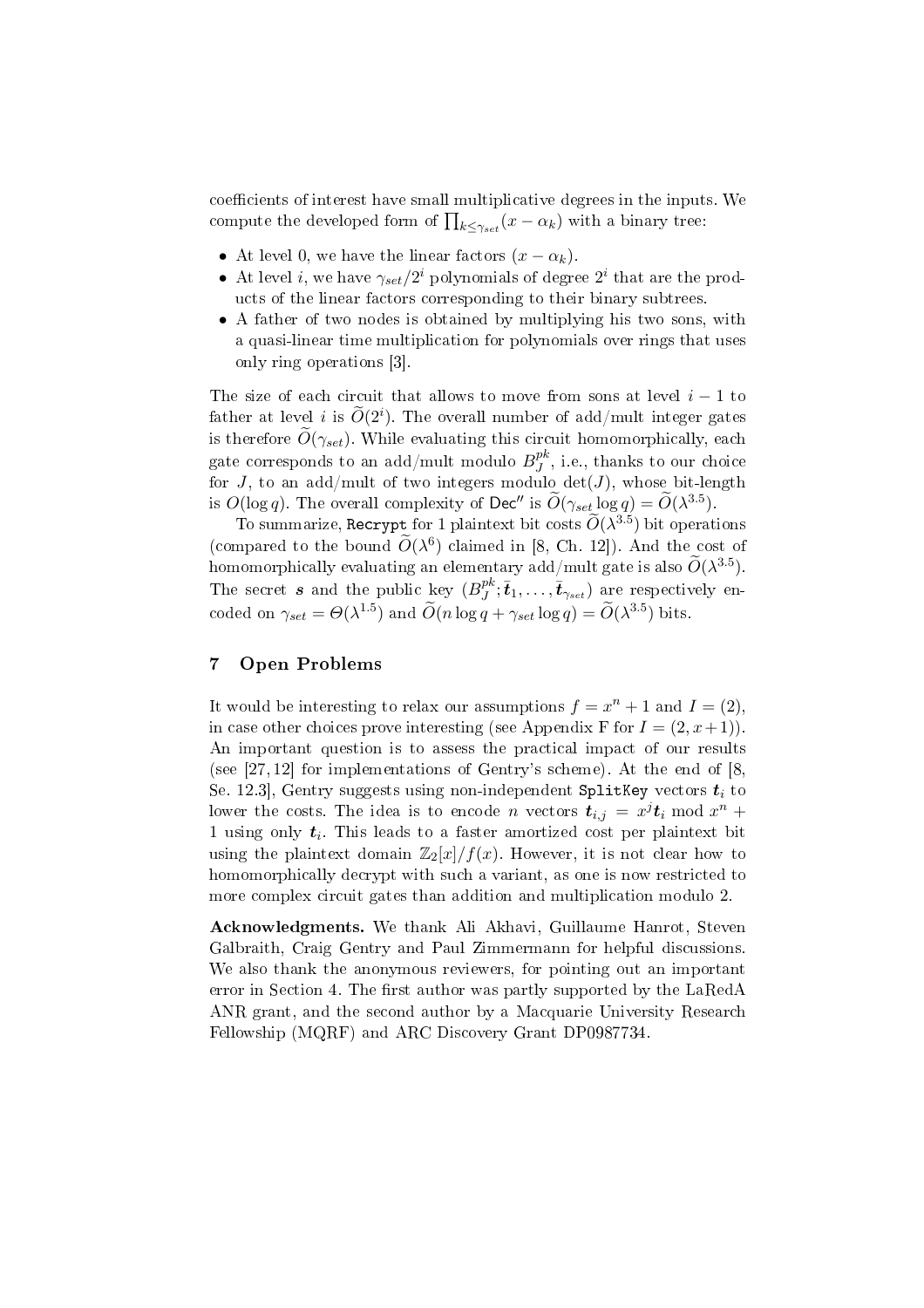### References

- 1. L. Babai. On Lovász' lattice reduction and the nearest lattice point problem.  $Combinatorica, 6:1-13, 1986.$
- 2. J. Boyar, R. Peralta, and D. Pochuev. On the multiplicative complexity of boolean functions over the basis  $(\wedge, \oplus, 1)$ . Theoret. Comput. Sci., 235(1):43-57, 2000.
- 3. D. G. Cantor and E. Kaltofen. On fast multiplication of polynomials over arbitrary algebras.  $Acta Inf.$ , 28(7):693-701, 1991.
- 4. J. W. S. Cassels. An Introduction to the Geometry of Numbers, 2nd edition. Springer, 1971.
- 5. M. van Dijk, C. Gentry, S. Halevi, and V. Vaikuntanathan. Fully homomorphic encryption over the integers. In Proc. of Eurocrypt, volume 6110 of LNCS, pages 2443. Springer, 2010.
- 6. N. Gama and P. Q. Nguyen. Finding short lattice vectors within Mordell's inequality. In Proc. of  $STOC$ , pages 207-216. ACM, 2008.
- 7. N. Gama and P. Q. Nguyen. Predicting lattice reduction. In Proc. of Eurocrypt, volume 4965 of  $LNCS$ , pages 31-51. Springer, 2008.
- 8. C. Gentry. A fully homomorphic encryption scheme. PhD thesis, Stanford University, 2009. Manuscript available at http://crypto.stanford.edu/craig.
- 9. C. Gentry. Fully homomorphic encryption using ideal lattices. In Proc. of STOC, pages 169-178. ACM, 2009.
- 10. C. Gentry. Computing arbitrary functions of encrypted data. Communications of the  $ACM$ ,  $53(3):97-105$ ,  $2010$ .
- 11. C. Gentry. Toward basing fully homomorphic encryption on worst-case hardness. In Proc. of CRYPTO, volume 6223 of LNCS, pages 116-137. Springer, 2010.
- 12. C. Gentry and S. Halevi. Implementing Gentry's fully-homomorphic encryption scheme. Preliminary version, dated August 5, 2010. Available at https: //researcher.ibm.com/researcher/files/us-shaih/fhe-implementation.pdf.
- 13. W. Hoeffding. Probability inequalities for sums of bounded random variables. J. Amer. Statist. Assoc., 58(301):13-30, 1963.
- 14. R. Kannan. Improved algorithms for integer programming and related lattice problems. In *Proc. of STOC*, pages  $99-108$ , ACM, 1983.
- 15. R. M. Karp. A survey of parallel algorithms for shared-memory machines. Technical report, 1988.
- 16. P. N. Klein. Finding the closest lattice vector when it's unusually close. In Proc. of SODA, pages 937-941. ACM, 2000.
- 17. A. K. Lenstra, H. W. Lenstra, Jr., and L. Lovász. Factoring polynomials with rational coefficients.  $Math. Ann., 261:515-534, 1982.$
- 18. C. Ludwig. A faster lattice reduction method using quantum search. In Proc. of  $ISAAC$ , volume 2906 of  $LNCS$ , pages 199-208. Springer, 2003.
- 19. D. Micciancio. Improving lattice-based cryptosystems using the Hermite normal form. In Proc. of CALC, volume 2146 of LNCS, pages  $126-145$ . Springer, 2001.
- 20. D. Micciancio and S. Goldwasser. Complexity of lattice problems: a cryptographic perspective. Kluwer Academic Press, 2002.
- 21. D. Micciancio and O. Regev. Post-Quantum Cryptography, chapter Lattice-based Cryptography. Springer, 2008.
- 22. D. Micciancio and P. Voulgaris. A deterministic single exponential time algorithm for most lattice problems based on Voronoi cell computations. In Proc. of STOC, pages 351-358. ACM, 2010.
- 23. R. A. Mollin. Algebraic Number Theory. Chapman and Hall/CRC Press, 1999.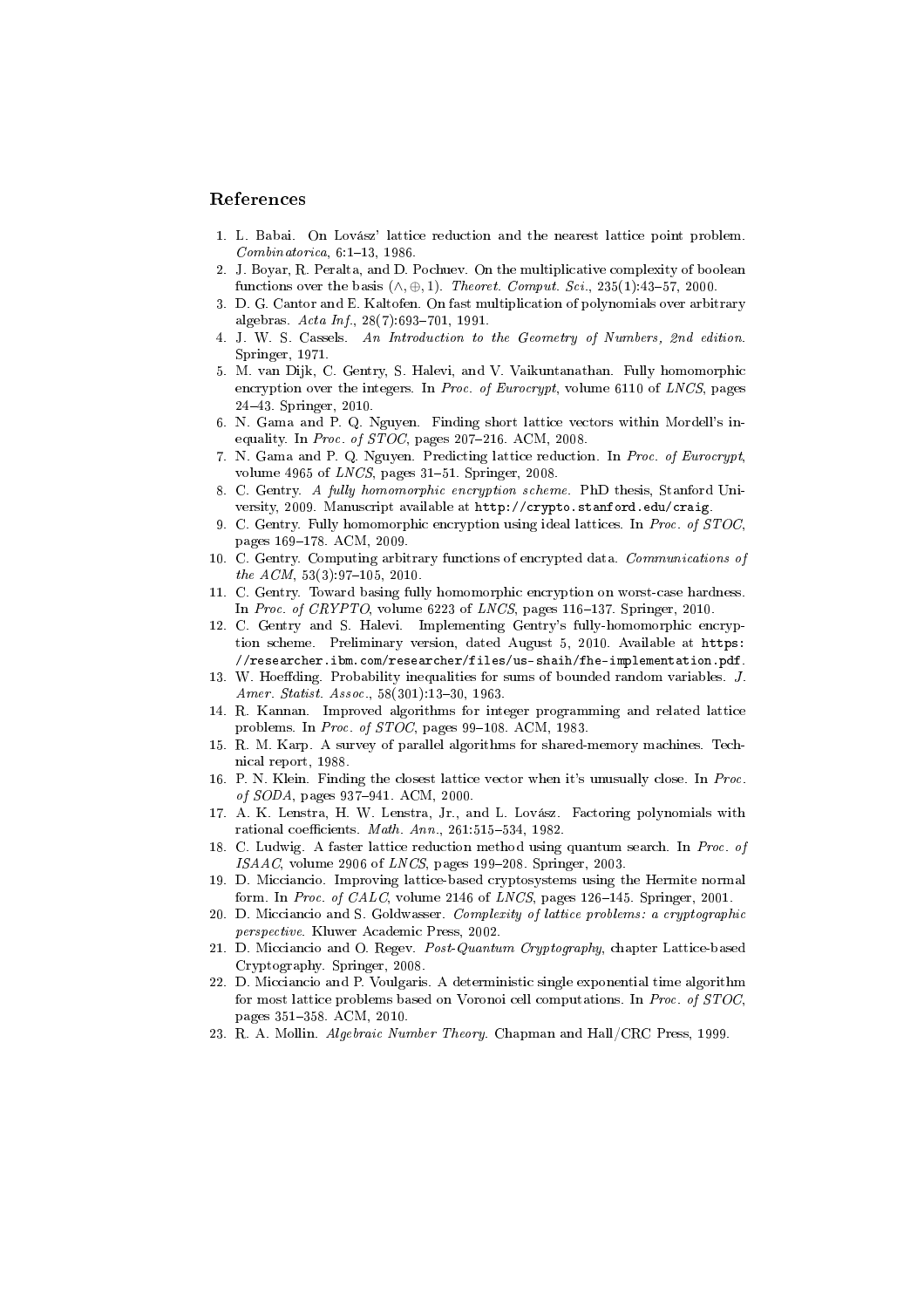- 24. P. Q. Nguyen and I. Shparlinski. On the insecurity of a server-aided RSA protocol. In Proc. of Asiacrypt, volume 2248 of LNCS, pages 21-35. Springer, 2001.
- 25. C. P. Schnorr. A hierarchy of polynomial lattice basis reduction algorithms. Theoret. Comput. Sci., 53:201-224, 1987.
- 26. A. Schönhage and V. Strassen. Schnelle Multiplikation grosser Zahlen. Computing, 7:281292, 1971.
- 27. N. P. Smart and F. Vercauteren. Fully homomorphic encryption with relatively small key and ciphertext sizes. In Proc. of PKC, volume 6056 of LNCS, pages 420443. Springer, 2010.
- 28. G. Tenenbaum. Introduction to Analytic and Probabilistic Number Theory. Number 46 in Cambridge Studies in Advanced Mathematics. Cambridge University Press, 1995.

#### A Sketch of Gentry's Bootstrapping Transformation

The main idea of the transformation of Theorem 2.2 is as follows. The scheme  $\mathsf{Hom}^{(d)}$  associates independent key pairs  $(sk_i, pk_i)$  (for  $i \leq d$ ) of scheme Hom, one for each of the  $d$  levels of circuit  $C$ . The secret key for  $\mathsf{Hom}^d$  is  $(sk_1, \ldots, sk_d)$  and the public key is  $(pk_1, \ldots, pk_d)$  along with  $(\overline{sk}_{1,2}, \ldots, \overline{sk}_{d-1,d})$ , where  $\overline{sk}_{i,i+1}$  denotes a tuple of  $\ell$  ciphertexts for the  $\ell$  bits of secret key  $sk_i$  encrypted under  $pk_{i+1}$ . The Eval<sup>(d)</sup> algorithm for Hom<sup>d</sup> then works as follows. The ciphertexts for the bits of  $\overline{C}$  at level i are encrypted with  $pk_i$  (with level 1 corresponding to the inputs). Given level *i* ciphertexts  $\psi_{i,1}, \psi_{i,2}$ , that we assume decrypt under  $sk_i$  to bit values  $\pi_1 = \textsf{Dec}(sk_i, \psi_{i,1})$  and  $\pi_2 = \textsf{Dec}(sk_i, \psi_{i,2})$ , and are given as inputs to a multiply (resp. add) gate mod 2, algorithm  $\textsf{Eval}^{(d)}$  computes a level  $i + 1$  ciphertext  $\psi_{i+1}$  for the gate output value  $\pi = \pi_1 \times \pi_2 \mod 2$ as follows: It first individually encrypts the bits of  $\psi_{i,1}$  and  $\psi_{i,2}$  under  $pk_{i+1}$  to get a tuple of bit ciphertexts  $\overline{\psi}_{i,1}$  and  $\overline{\psi}_{i,2}$  (at this stage, the plaintexts are twice encrypted); then it inputs all the  $pk_{i+1}$ -encrypted ciphertexts  $(sk_{i,i+1}, \psi_{i,1}, \psi_{i,2})$  to the Eval algorithm of Hom with public key  $pk_{i+1}$  and circuit Dec-Mult (resp. Dec-Add); hence, by the bootstrappability of Hom, except for negligible probability (over  $(\text{sk}_{i+1}, p k_{i+1})$ ) and the randomness used to compute the  $pk_{i+1}$ -encrypted ciphertexts  $\overline{\psi}_{i,1}$ and  $\overline{\psi}_{i,2}$ ), the resulting ciphertext  $\psi_{i+1}$  decrypts to  $\mathsf{Dec}(sk_{i+1}, \psi_{i+1})$  =  $Dec(sk_i, \psi_1) \times Dec(sk_i, \psi_2) \text{ mod } 2$ , as required. By a union bound over all gates in the circuit  $C,$  we see that  $\mathsf{Hom}^{(d)}$  is correct for all circuits of  $\operatorname{depth}$ at most d.

Note that the above error probability analysis uses the fact that the bits of the ciphertexts  $\psi_{i,1}$  and  $\psi_{i,2}$  are independent of  $(sk_{i+1}, pk_{i+1})$ . Gentry also described in  $[8, Se. 4.3]$  a variant where all  $d$  levels use the same key pair: the above probabilistic argument does not carry over to this situation, but we circumvent this issue in Section E.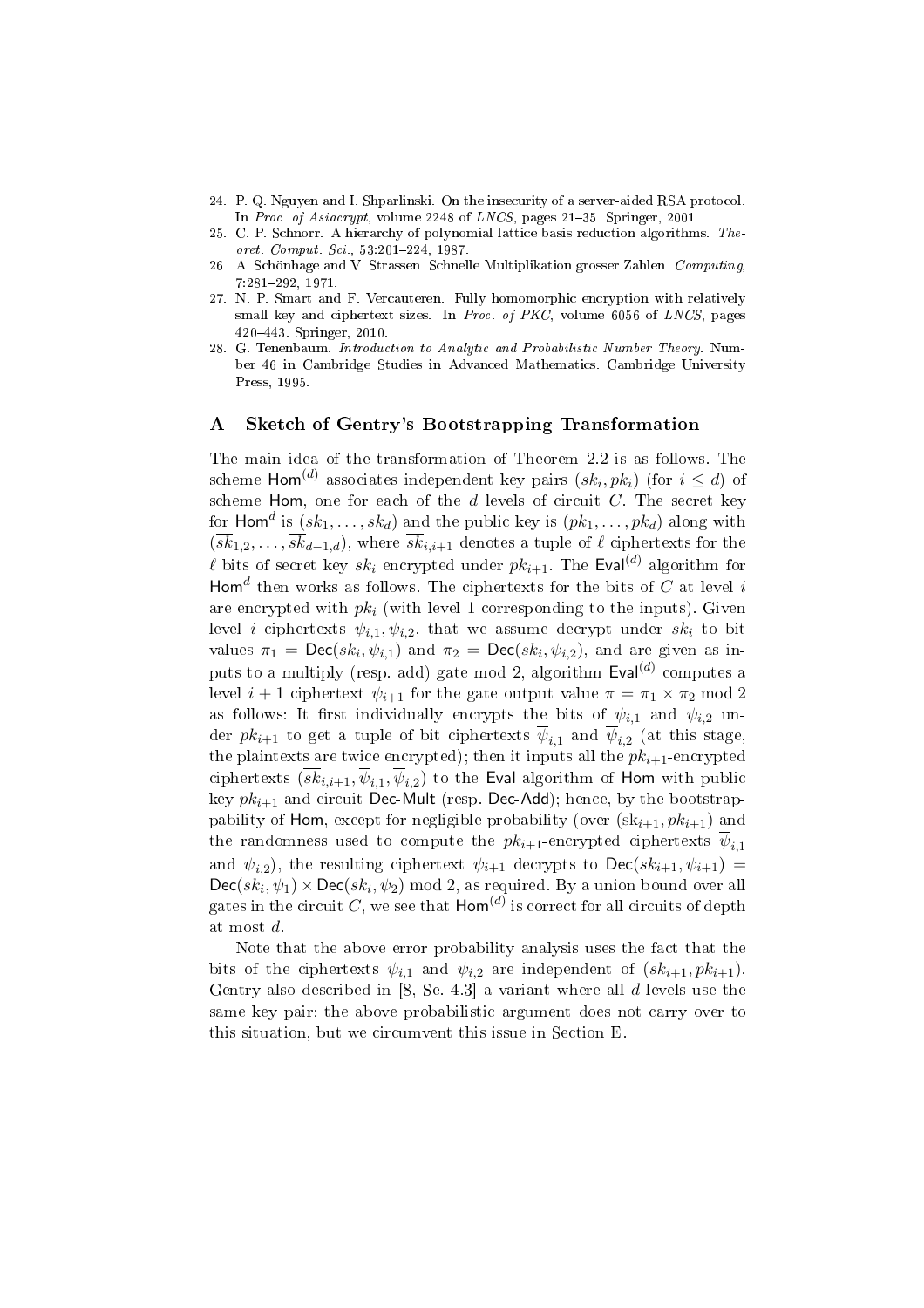## B Probability that an Ideal Sampled from Gentry's Distribution has Prime Determinant

In [11, Th. 3], Gentry presents a random self-reduction for the uniform distribution  $\mathcal{G}_N$  within the set of prime ideals  $I \subseteq R$  such that  $\det(I) \in$  $[N, 2N]$ , where N is somewhat large integer. (see Theorem 3 of [11] and the `conditions' given just after, while paying attention to the fact that our interval "[N, 2N]" corresponds to the interval denoted by [a, b] in [11]). We show here that if  $R = \mathbb{Z}[x]/(x^n + 1)$  with  $n = 2^k$  for some k, if  $N \geq$  $2^{n^{1+\varepsilon}}$  and if I is sampled from  $\mathcal{G}_N$ , then I has prime determinant with probability exponentially close to 1. We use the following straightforward consequence of Dirichlet's theorem on primes in arithmetic progressions (see, e.g., [28, Th. 8.5 and Th. 2.10]).

**Theorem B.1.** For any integers  $x, a, q$  with a and q coprime, we let  $\pi(x; a, q)$  be the number of primes  $p \leq x$  with  $p = a \mod q$ . Let  $\varepsilon > 0$ and assume that  $x \geq 2^{q^{\varepsilon}}$ . Then

$$
\left|\pi(x;a,q) - \frac{x}{\phi(q)\ln x}\right| \le c_0 \frac{x}{\ln^2 x},
$$

for some constant  $c_0 = c_0(\varepsilon)$ , and where  $\phi$  denotes Euler's function.

We will use the above result with  $q = 2n = 2^{k+1}$ , so that  $\phi(q) = n$ . Now, for our particular choice of ring  $R = \mathbb{Z}[x]/(x^n + 1)$ , the factorization into a product of prime ideals of an ideal (p) for odd prime  $p \in \mathbb{Z}$  is wellknown (see [23, Th. 4.75]): if  $ord_{2n}(p)$  is the order of p modulo  $2n$  (i.e., the smallest positive integer j such that  $p^j = 1 \mod 2n$ , then  $\text{ord}_{2n}(p)|n$ and  $(p) = \prod_{i \leq n/ord_{2n}(p)} I_i$ , where each  $I_i$  is a distinct prime ideal of determinant  $p^{ord_{2n}(p)}$ .

Let I be a prime ideal with determinant in  $[N, 2N]$ . We have det  $I =$  $p_T^{j_I}$  for some prime  $p_I$  and some integer  $j_I$ . Let  $j$  be a divisor of n. We have:

$$
N_j := |\{ I \text{ prime} : \det(I) \in [N, 2N] \text{ and } j_I = j \}|
$$
  
=  $\frac{n}{j} |\{ p \text{ prime} : p \in [N^{1/j}, (2N)^{1/j}] \text{ and } ord_{2n}(p) = j \}|.$ 

Now, the multiplicative group of invertible elements in  $\frac{\mathbb{Z}}{2n\mathbb{Z}}$  is isomorphic to the additive group  $\frac{\mathbb{Z}}{2\mathbb{Z}} \times \frac{\mathbb{Z}}{(n/2)}$  $\frac{\mathbb{Z}}{(n/2)\mathbb{Z}}$ . The latter contains  $a_1 := 1$  element of order 1,  $a_2 := 3$  elements of order 2 and  $a_{2^t} := 2^t$  elements of order  $2^t$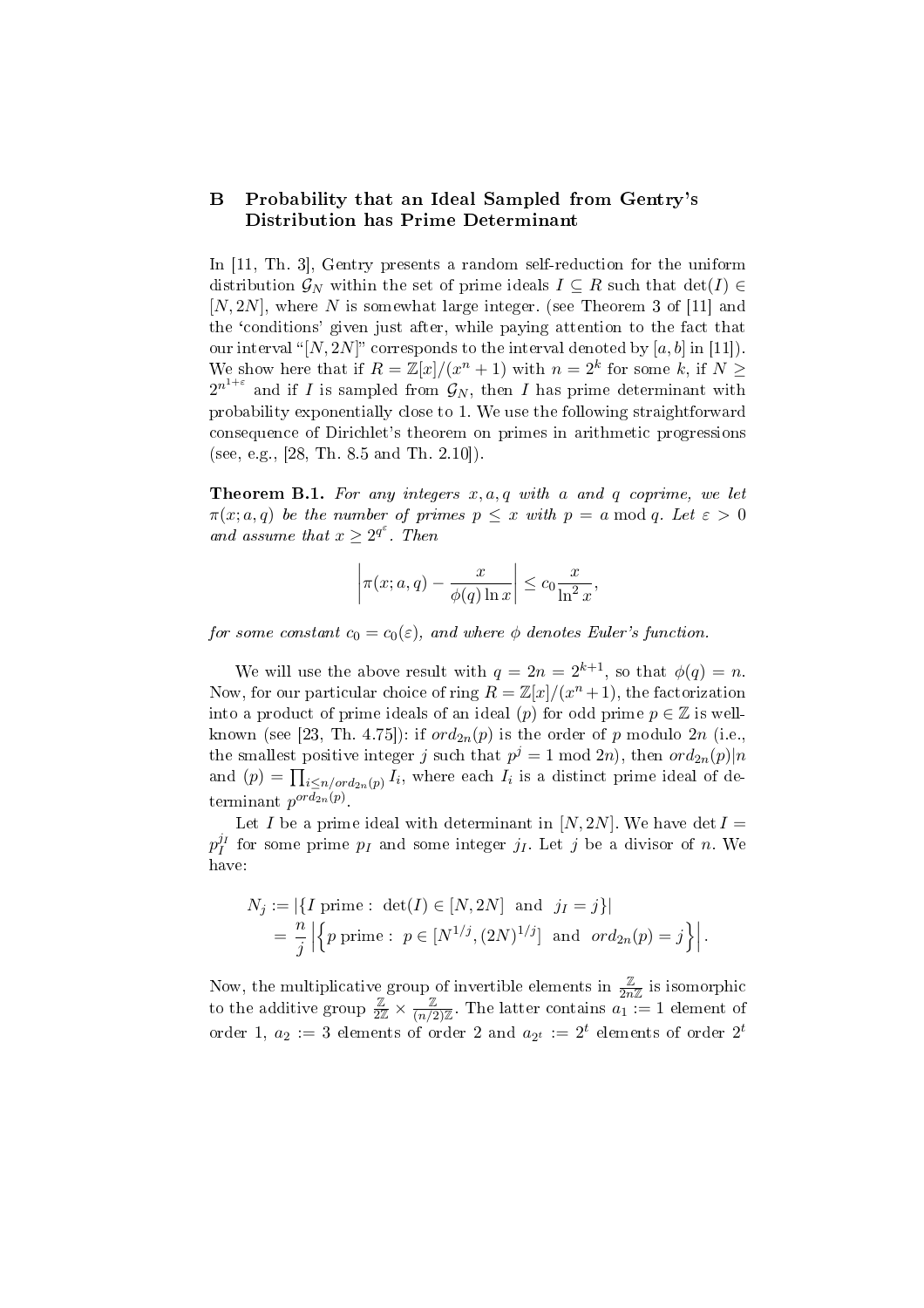for  $t \in [2, \log_2(n)-1]$ . By combining the latter equation with Theorem B.1, we obtain, for any  $j \leq n/2$  which is a power of 2:

$$
\left| N_j - \frac{a_j N^{1/j}}{\ln(2N)} \left( 2^{1/j} - 1 - \frac{\ln 2}{\ln N} \right) \right| \le 4c_0 j n a_j \cdot \frac{N^{1/j}}{\ln^2 N},
$$

assuming that  $N \geq 2^{n^{1+\varepsilon}}$ . This leads to:

$$
\sum_{i=0}^{\log_2 n - 1} N_{2^i} \le c_1 n^3 \frac{\sqrt{N}}{\ln N} \quad \text{and} \quad \left| N_1 - \frac{N}{\ln(2N)} \right| \le c_2 n \frac{N}{\ln^2 N},
$$

for some constants  $c_1 = c_1(\varepsilon)$  and  $c_2 = c_2(\varepsilon)$ . Since the probability that I sampled from  $\mathcal{G}_N$  is of prime determinant is  $\frac{N_1}{\sum_{i=0}^{\log_2 n-1} N_{2^i}}$ , we obtain that the latter is overwhelmingly close to 1.

## C Proof of Lemma 3.2

The circuit C is permitted as long as  $||g(C)(\pi_1 + i_1, \ldots, \pi_t + i_t)|| \le$  $r_{Dec}'$  whenever  $\|\pi_k + i_k\| \leq r_{Enc}$  for  $k = 1, ..., t$ . Since  $g(C)$  evaluates a polynomial  $h$ , and the norm of each term in  $h$  is upper bounded by  $\gamma_{\times}^{d-1} r_{Enc}^d$ , the triangle inequality implies that  $||g(C)(\pi_1 + i_1, \ldots, \pi_t +$  $||\tilde{u}_t||_1 \leq \gamma_{\times}^{d-1} ||h||_1 r_{Enc}^d$ , as claimed. The bound on d follows from the fact that  $||h||_1 \leq (t+1)^d$  since h has  $\{0,1\}$  coefficients and degree d and thus at most  $(t+1)^d$  non-zero monomials.

## D Proof of Lemma 3.3

We know by Lemma 3.1 that when  $\|\pi + i\|$   $\leq r'_{Dec}$ , then  $\pi = \psi$  –  $\lfloor v_j^{sk} \times \psi \rfloor$  mod 2 and each coefficient of  $v_j^{sk} \times \psi$  is within 1/8 of an integer. Hence it suffices to show that  $| [v_j^{sk} \times \psi]_0 - \sum_k s_k c_k \bmod 2 | \leq 1/8$ . Since  $c_k = [\mathbf{t}_k \times \psi]_0 + \Delta_k \text{ mod } 2$  with  $|\Delta_k| \leq 2^{-p}$  for  $k \leq \gamma_{set}$ , we have:  $\left|[\boldsymbol{v}_J^{sk}\times \psi]_0 - \sum_k s_k c_k \bmod 2\right| \leq \left|[\boldsymbol{v}_J^{sk}\times \psi]_0 - \sum_k s_k \cdot [\boldsymbol{t}_k\times \psi]_0 \bmod 2\right| + \nonumber$ |  $\overline{C}$  $\left| k \right. s_{k} \Delta_{k} \right| \leq$  $\frac{\sum_k s_k c_k \bmod 2}{\left| \left[ \bm{v}_J^{sk} \times \psi \right]_0 - \left[ \bm{v}_J^{sk} \times \psi \right]_0 \bmod 2}$  $\begin{array}{c} -\sum_{k} 3 \\ + \sum_{k} \end{array}$  $|k| \leq \gamma_{sub} \cdot 2^{-p}.$ The condition on  $p$  provides the result.

## E Smaller keys

In [8, Se. 4.3], Gentry suggests to re-use the same key-pair for all levels of the fully homomorphic scheme derived from Theorem 2.2. This allows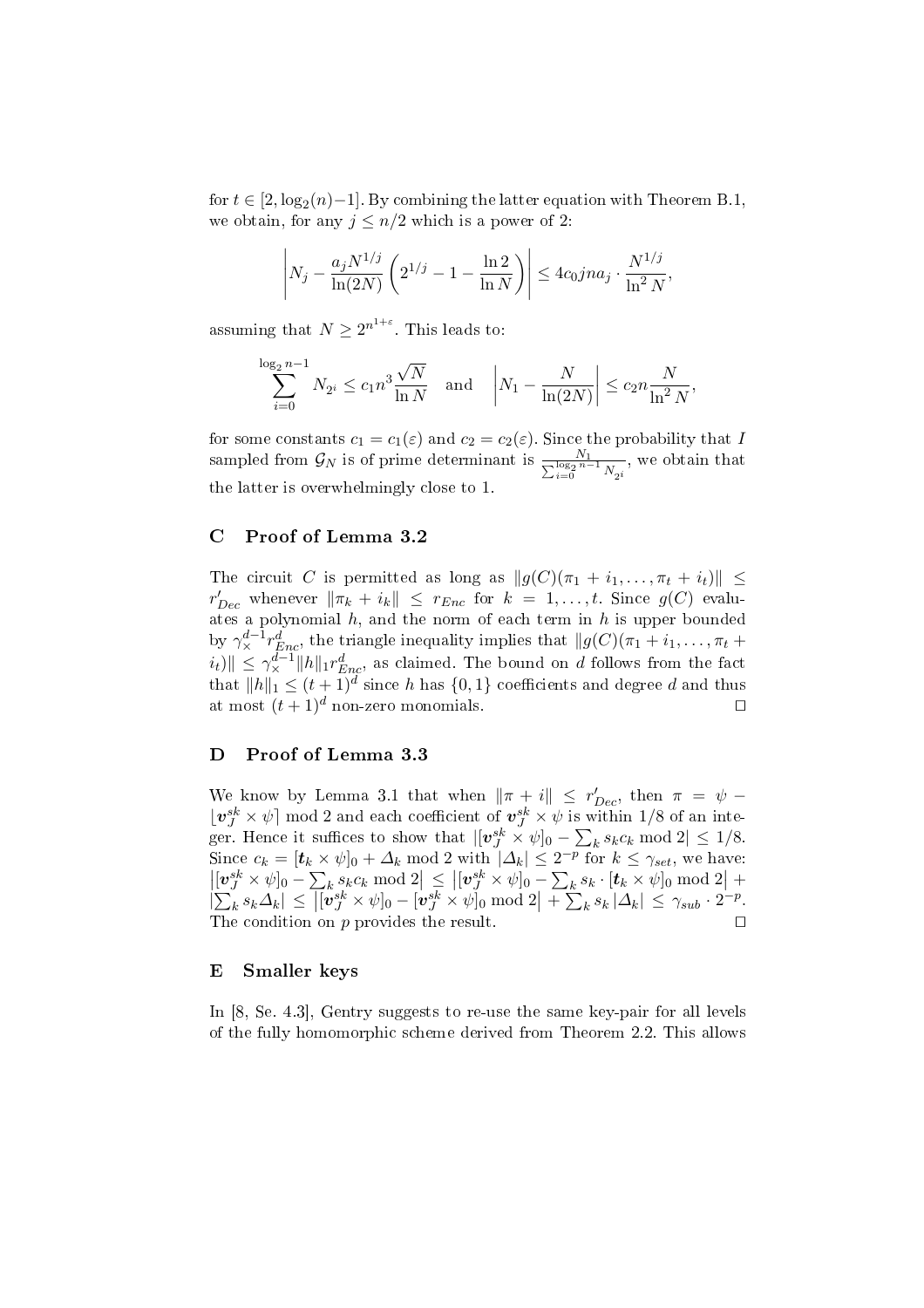one to signicantly decrease the key-sizes of the boostrapped fully homomorphic scheme. This strategy can be proved secure if the underlying bootstrappable homomorphic encryption scheme is assumed or known to be KDM-secure [8, Th. 4.3.2]. Our lower-degree decryption may fail with non-negligible probability after the first refreshing of a ciphertext, as our technique does not handle the non-independence of the ciphertext and the secret key. To circumvent this issue, we randomize the ciphertext to waive its possible non-independence with the secret key. Note that this technique is similar in flavor to Gentry's modified scheme providing circuit privacy [9, Se. 7].

Consider algorithm Enc<sup>"</sup> of SqHom. The condition required for the probabilistic technique described in Section 5 to work is that the cipher- $\text{text } \boldsymbol{\psi} = \pi + \boldsymbol{r} \bmod B_J^{pk}$  $\frac{p k}{J}$  (where  $\boldsymbol{r} \in (2)$  and  $\|\boldsymbol{r}\| \leq r_{Dec}'$ ) is independent of the  $t_i$ 's. This fact, together with the iid-ness of the  $t_i$ 's, implies that the rounding errors  $\varepsilon_i$  in computing the  $c_i$ 's, are iid, as required to apply Hoeffding's bound. In the key-reuse application, the internal randomness  $r$ of  $\boldsymbol{\psi}$  may depend on the  $\boldsymbol{t}_i$ 's (due to a previous refreshing). To circumvent this, we randomize the ciphertext  $\boldsymbol{\psi} = \pi + \boldsymbol{r} \bmod B_J^{pk}$  $_J^{p\kappa}$  into another ciphertext  $\boldsymbol{\psi'} = \pi + \boldsymbol{r'} \bmod B_J^{pk}$  $_J^{p\kappa}$  for the same message  $\pi$  but with internal randomness  $r' \in (2)$  which is almost independent of the  $t_i$ 's. More precisely, given the  $t_i$ 's, the distribution of  $r^\prime$  is within negligible statistical distance from the  $(t_i$ -independent) distribution  $2U$ , where U is the uniform distribution on the origin-centered ball of radius  $r'_{Dec}/\rho$  with  $\rho$  any negligible function of  $\lambda$  such that  $\log \rho = \widetilde{O}(1)$  (e.g.,  $\rho = \lambda^{-\log \lambda}$ ).

We compute  $\psi'$  by adding to  $\psi$  an encryption of 0 with sufficiently large randomness compared to the randomness in  $\psi$ , i.e., we set  $\psi' =$  $\psi + \zeta \mod B_I^{pk}$  $J^{\mathcal{P}^{\mathcal{K}}}_{J}$ , where  $\boldsymbol{\zeta}$  is sampled from  $2U$ . If we replace the decryption radius  $r'_{Dec}$  by  $r''_{Dec} = \frac{r'_{Dec}}{1+2/\rho}$  in Lemma 3.2, then the correctness of the scheme is preserved, as  $\psi$  and  $\psi'$  both decode to the same plaintext via algorithm  $\mathsf{Dec}'$ . This has a negligible effect for the asymptotic efficiency (see Section 6.1). Assume that  $\psi = \pi + r \mod B_J^{pk}$  with  $||r|| \leq r'_{Dec}$ . Let us consider the statistical distance between the distributions  $r+2U$  and  $2U$ . As a ball of radius  $r'_{Dec}/\rho - r'_{Dec}$  is contained in the intersection of the two balls of radius  $r'_{Dec}/\rho$  corresponding to U and  $r+U$ , we obtain that the statistical distance under scope is at most  $n \cdot \rho$ , and hence negligible.

## F Other Fully Homomorphic Schemes

We now show how our improvements can be adapted to variants of Gentry's fully homomorphic scheme and to the scheme of van Dijk et al.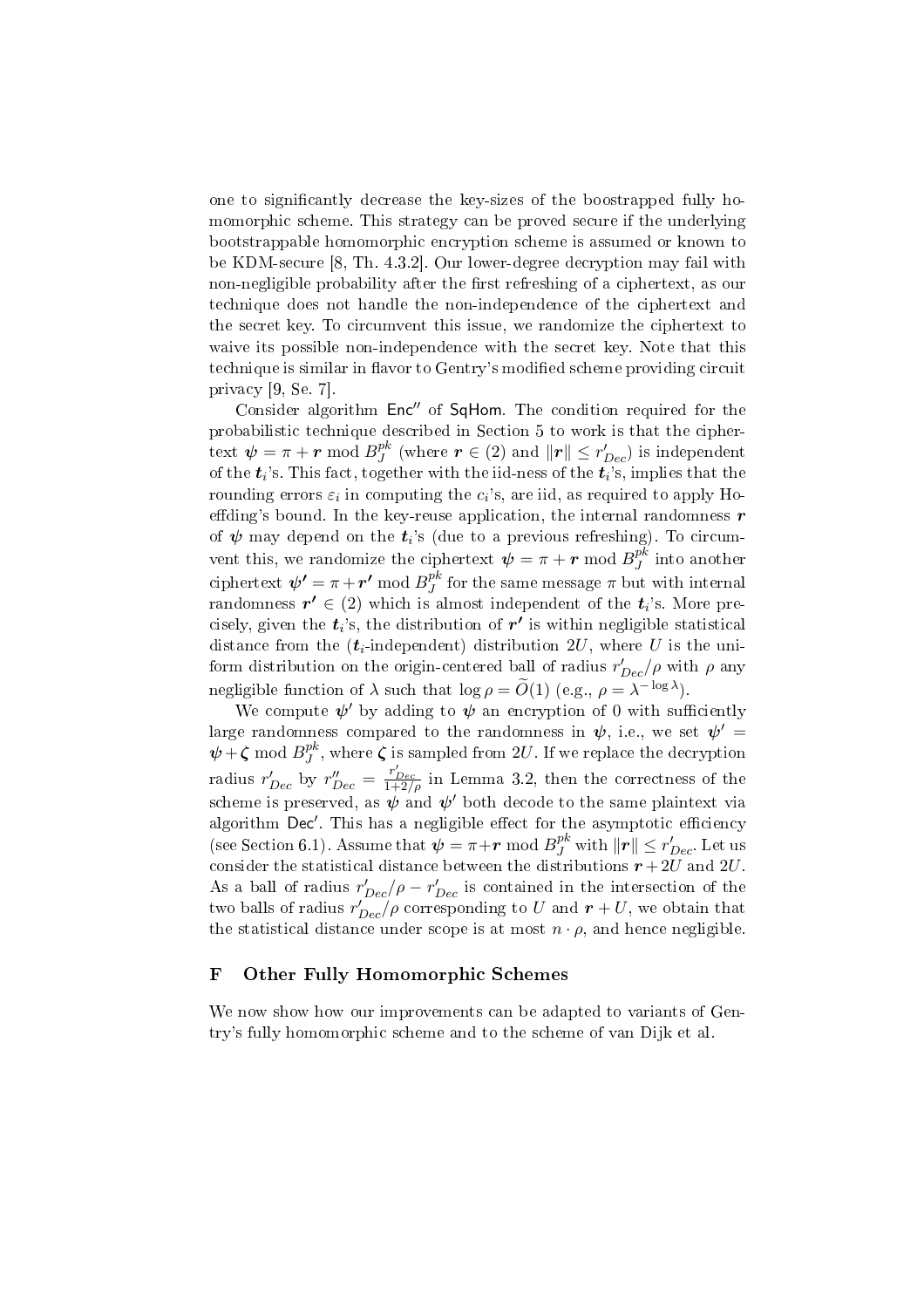#### F.1 Gentry's provably secure scheme

In his PhD thesis [8], Gentry describes an instantiation of the scheme from [9] that enjoys strong security proofs. First, in Chapter 11, the computational SSSP is shown to reduce to the Splitkey distinguishing problem, which is more natural than the decisional SVSSP we considered in Section 4, and had already been studied in other contexts, such as serveraided RSA [24]. Second, in Chapters 14–19, the somewhat homomorphic scheme is shown semantically secure under the worst-case assumption that solving variants of the Shortest Vector Problem for ideal lattices is hard (see also [11]). Two crucial assumptions for these security proofs to hold are that  $J$  is a prime ideal with prime determinant, and that  $I$  is an ideal with prime and small determinant (polynomial in  $n$ ). The latter requirements is not met by the choice  $I = (2)$  that we assumed so far, since  $\det I = 2^n$ .

A workaround consists in taking  $I$  to be a factor of the ideal  $(2)$  that satisfies the requirements. For instance in the case  $f = x^n + 1$  with n a power of 2, one has  $x^n + 1 = (x+1)^n \mod 2$ , which means that  $(2) = \mathfrak{p}^n$ , where  $p = \langle 2, x + 1 \rangle$  is a prime ideal with det  $p = 2$ . We still choose J to be a degree 1 ideal.

Encryption and homomorphic evaluation can be performed with p replacing  $(2)$ . Decryption requires more care. In algorithm  $Dec'$  (of the tweaked somewhat homomorphic scheme), one needs to evaluate  $\lfloor \bm{v}_J^{sk} \times$  $\psi$ ] mod *I*. This can be done by first computing  $\pi' = \lfloor \boldsymbol{v}_J^{sk} \times \psi \rfloor \bmod (2) =$  $\pi + i \mod (2)$  and then reducing  $\pi'$  modulo **p** to get plaintext  $\pi$ . Since  $\mathfrak{p} = \langle 2, x + 1 \rangle$ , the quantity  $\pi'$  mod p is the sum of the coefficients of  $\pi'$ mod 2. As explained in  $[8,$  Le. 12.3.3], since ideal  $\mathfrak p$  is of degree 1, we may also first compute the sum of the coefficients of  $\boldsymbol{v}^{sk}_{J}\times\psi$  modulo 2, and then round the result to the closest integer (this requires to decrease the decryption radius by a factor of  $n$ , which has a negligible impact). Now, since J is a degree-1 prime ideal and since  $\psi$  is reduced modulo the HNF  $B_J$ , ciphertext  $\psi$  is just an integer modulo det J. Overall, the operation  $\lfloor \boldsymbol{v}_J^{sk} \times \psi \rfloor \bmod I$  can be performed by first multiplying every component of  $\bm{v}_J^{sk}$  by  $\psi,$  rounding the results modulo 2 and keeping  $\widetilde{O}(1)$ bits after the rounding point, and then summing the latter quantities modulo 2 and rounding to the closest integer. This requires  $O(n \log q)$ bit operations. The ciphertext expansion can be performed in essentially the same way, except that it is now performed  $\gamma_{set}$  times instead of once. This dominates the cost of the decryption procedure, and leads to a bitcomplexity of  $\widetilde{O}(\gamma_{set} n \log q) = \widetilde{O}(\lambda^{5})$  for the <code>Recrypt</code> procedure.